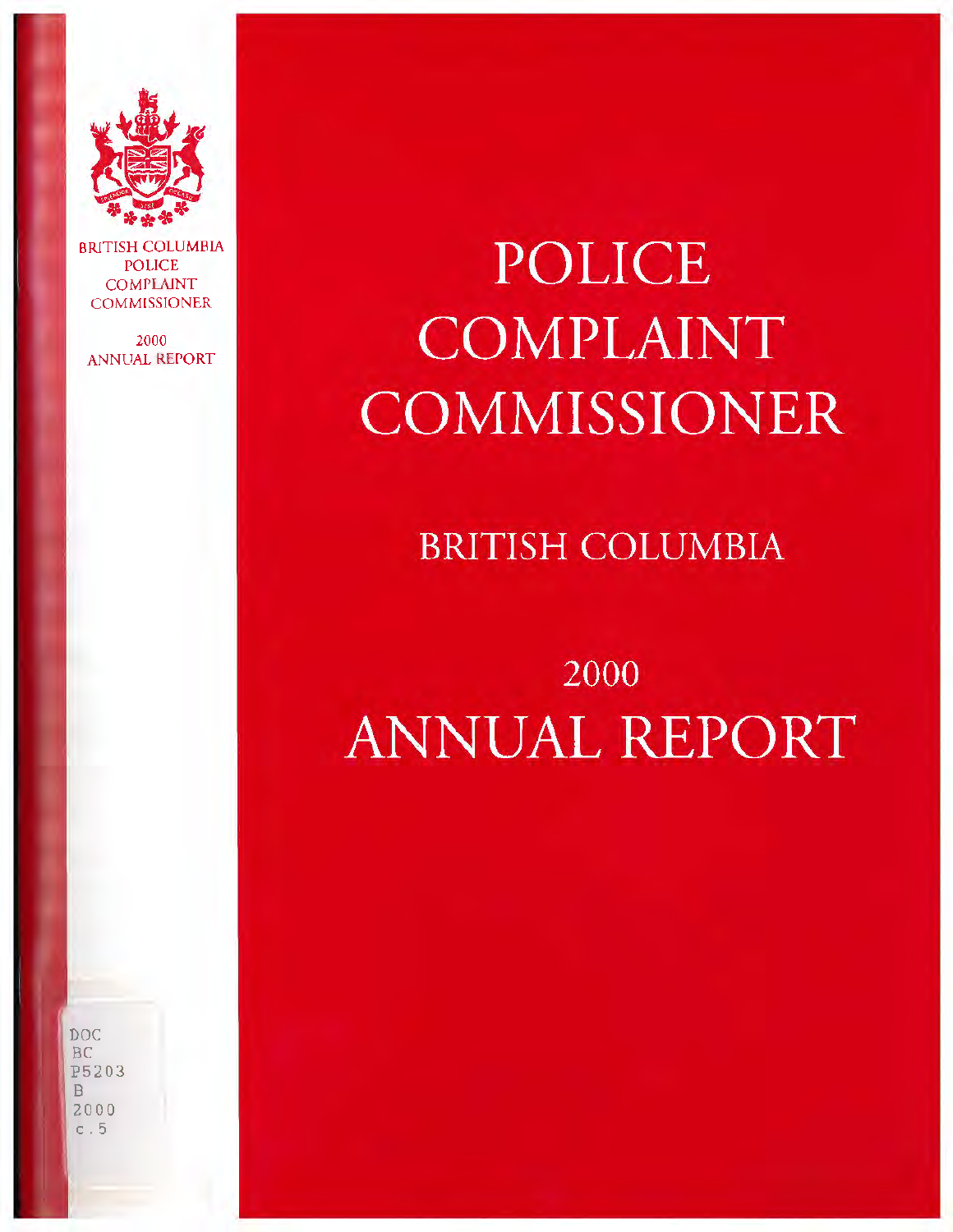

#### POLICE COMPLAINT COMMISSJONER

British Columbia Canada

Speaker of the Legislative Assembly Room 207, Parliament buildings Victoria, 8.C. V8V 1X4

Dear Honourable Speaker:



#900 - 1111 Meville Street, Vancouver, B.C. VGE 3V6 Telephone: (604) 660-238S Facsimile: (604) 660-1223 Toll Free enquiries through *Enquiry BC* at 1-800-663-7867 or 660-2421 (Vancouver)

It is with pleasure that **1** present to you and to the members of the Legislative Assembly my 2000 annual Report.

Yours truly,

Don E. Morrison Police Complaint Commissioner

LEGISLA TrVE LIB RA *n"*  VICTORIA BC vsv *u .* . JUN o 8 **2001**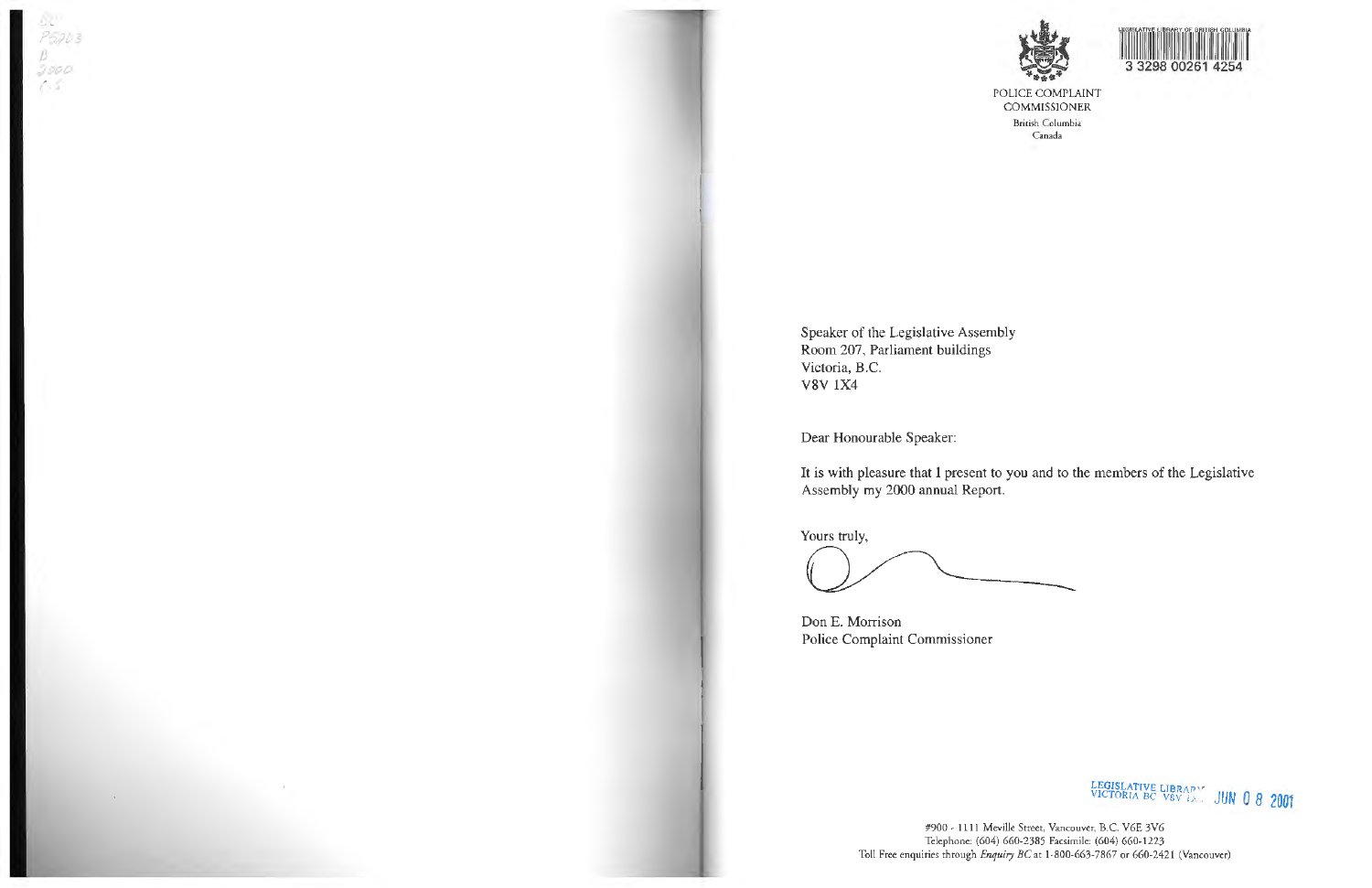# Table of Contents

| <b>Canadian Association for Civilian Oversight of Law Enforcement</b> |
|-----------------------------------------------------------------------|
|                                                                       |
|                                                                       |
|                                                                       |
| <b>CACOLE: President's Message</b>                                    |
|                                                                       |
|                                                                       |
|                                                                       |
|                                                                       |

 $\sim$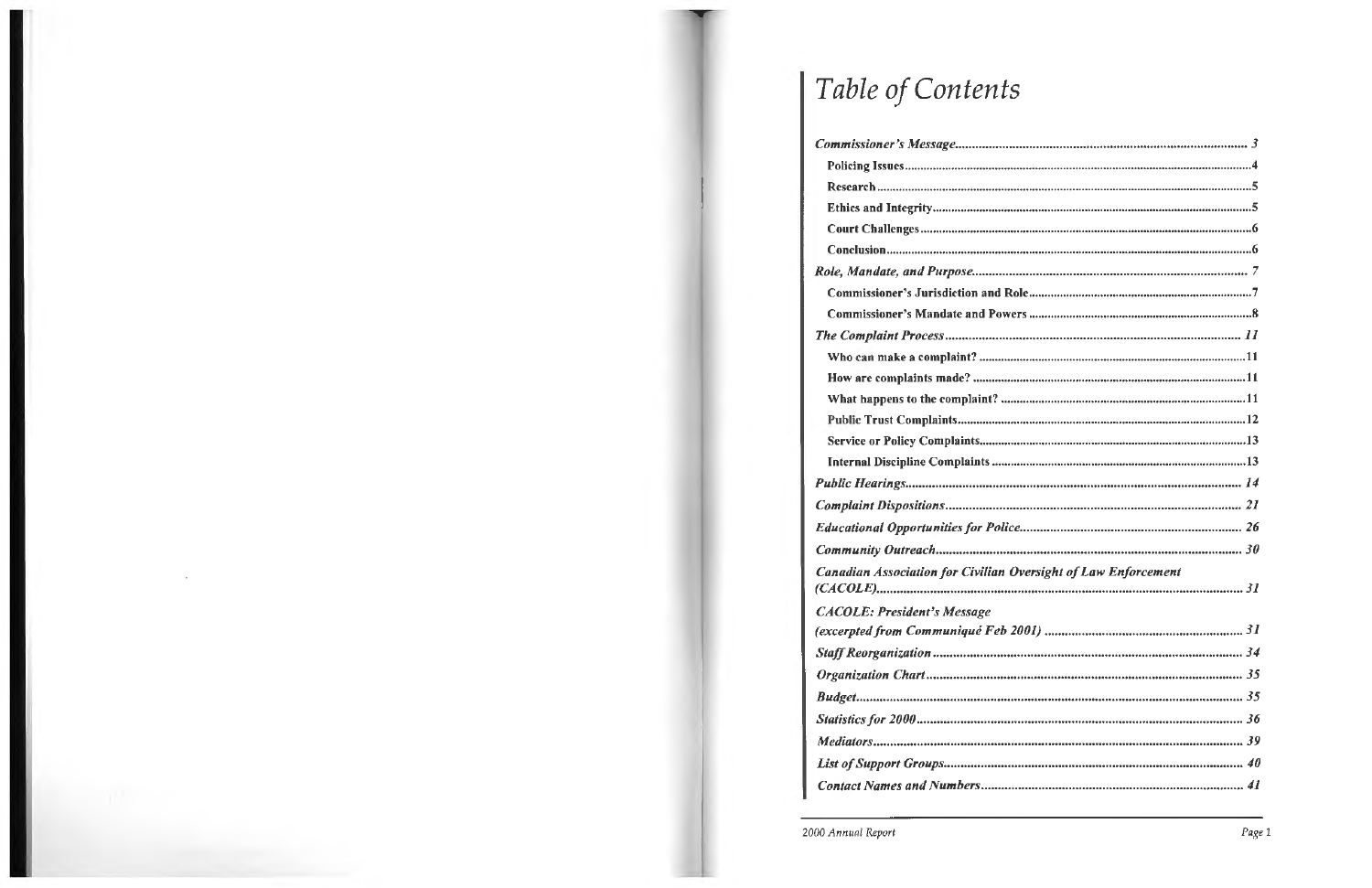## *Commissioner's Message*

The British Columbia legislature has provided an oversight model which both responds to complaints and, of equal importance, provides for a preventative approach for the Police Complaint Commissioner in the powers and duties set out in Section 50 of the *Police Act* relating to the complaint system.

This is consistent with the dual approach recommended by many experts. For example, Dr. Colleen Lewis of Monash University, Australia, wrote:

"Civilian oversight cannot be limited to reacting after a complaint about police conduct has occurred. ... [reactive powers] are a necessary, but are not a sufficient ingredient in the effective oversight of complaints against police. [These models] need to be extended to include proactive, preventative issues .... This shift in focus could be the first step toward building a new relationship between the oversight body and police, one based, in part, on



partnership and consensus rather than conflict." 1

Many of the powers were among those recommended by Justice W. Oppal in his report, *Closing the Gap: Policing and the Community,* and were adopted by the British Columbia Legislature in the *Police Act* of 1998.

In 2000, the Office of the Police Complaint Commissioner (while not ignoring its reactive role) focused on its proactive role, which is designed to help prevent incidents between police and complainants and, where incidents do occur, to improve the police complaint process.

Steps taken this year include:

• Involving all municipal police departments and representatives from the

British Columbia Association of Police Chiefs, police unions, and representatives of the professional standards and internal investigators to create Guidelines and Practice Directives to ensure fairness and equity in the processing of complaints. There are now 3 guidelines and 11 practice

<sup>1</sup>**Dr.** Colleen Lewis, *Complaints Against Police: The Politics Of Reform* (Sept. 1999) pp. 82, 86. See also David **H.** Bayley, *Police Brutality and Civilian Oversight,* Occasional Paper of IACOLE, 2nd issue; and Douglas W. Perez, *Common Sense About Police Review* (1994), Temple University Press.

2000 *Annual Report Page* 3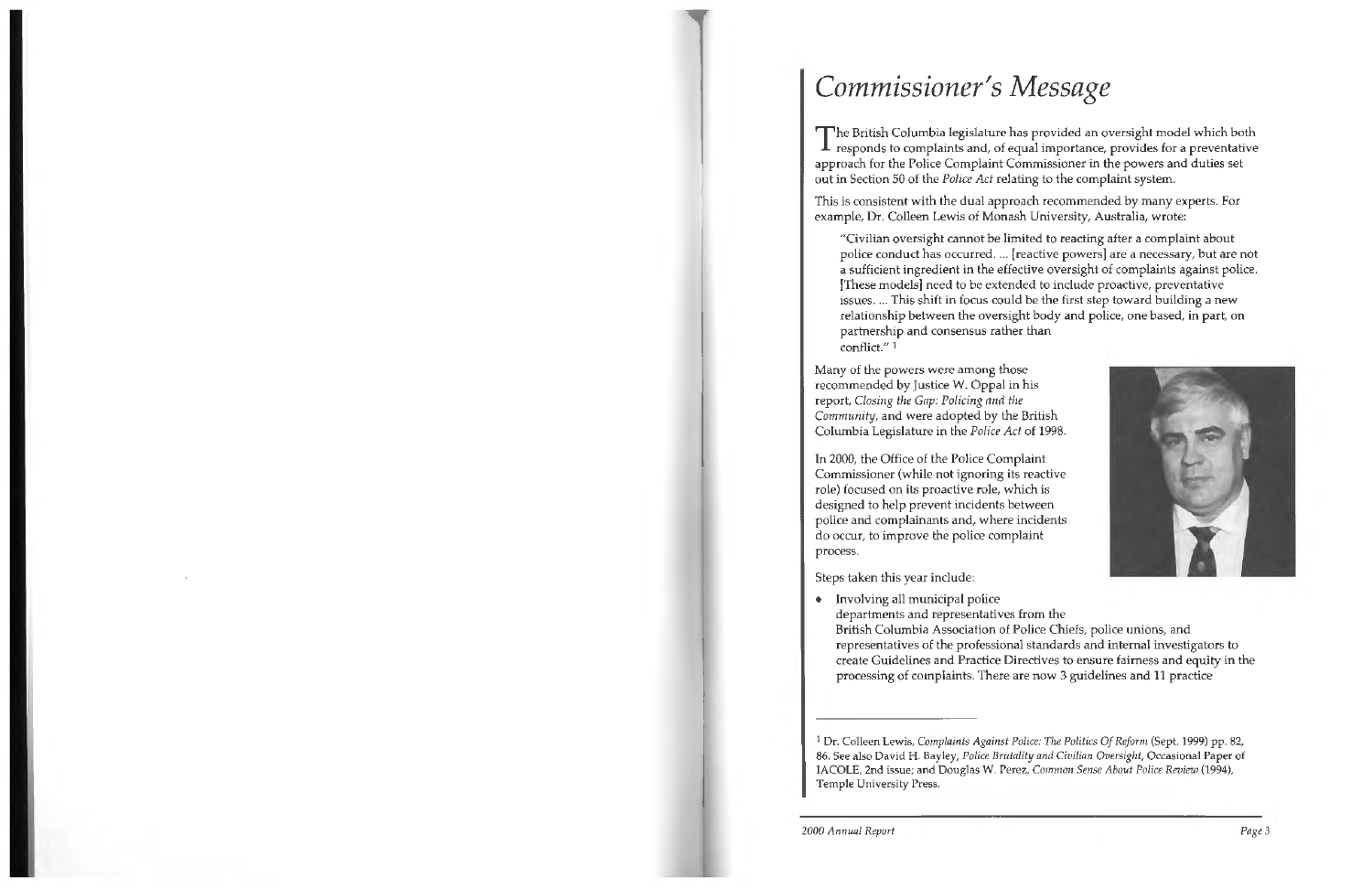directives that address issues such as procedural fairness and directives for taking statements of police officers.

- Retaining the services of an ethicist to provide opinions on issues of police conduct. This process was instituted to help police carry out their responsibilities.
- Providing educational opportunities for police officers and management, including:
	- An internal investigation and *Police Act* course, 27-30 March 2000
	- A legal issues seminar, 31 March 2000
	- *A Police Act* course for supervisors, 6-7 June 2000
	- The *Police Act*  A symposium for supervisors, 22 November 2000
	- Hot issues in police internal affairs A symposium, 23 November 2000
	- A workshop on Labour Code jurisprudence and the investigation of internal complaints for internal investigators and union agents, 24 November 2000.

This educational initiative was well received and will be continued.

- "The Challenges of Disclosure of Police Records after Scaduto"<sup>2</sup> at the Canadian Association of Police Boards' Annual Conference (August 2000).
- "The Impact of Torts and Human Rights Litigation on Police" at the CACOLE annual conference (September 2000).
- "The Transition of Police to the Professional Model and the Role of Civilian  $\bullet$ Oversight," the keynote address at the ninth annual conference on Law Enforcement and Ethics (October 2000).

As president of the Canadian Association for Civilian Oversight of Law Enforcement (CACOLE), I am working to strengthen the network of Canadian oversight bodies to identify common problems and solutions. This includes working with police to find solutions to these problems. This year the focus of the conference in Winnipeg was "Forces That Affect Police." At this conference, police participation was at its highest since the inception of CACOLE in 1996 and reflects the proactive approach we are taking in British Columbia. The 2001 joint CACOLE/ IACOLE conference will build on this base and will also enhance international links.

### *Policing Issues*

This year I gave presentations to promote information exchanges and public education on some of the difficult issues facing police:

"Models of Civilian Oversight of Police in Canada" at an FBI course on Integrity Assurance and Corruption Investigation at the International Law Enforcement Academy (January 2001) (while on annual leave). Police from China, Hong Kong, the Philippines, Viet Nam, Cambodia, Laos, Thailand, Malaysia, and Indonesia attended. There were many questions about the B.C. model and on ways to insulate investigations from political interference.

### *Research*

An analysis of the complaint files suggests areas of research that are part of the preventative model that the experts write about.

Under Section 50(2)(b) of the *Police Act,* the Police Complaint Commissioner can engage in or commission research on any matter relating to the purposes of the complaint process. Gathering data on complaints and analyzing this data will lead to strategies to reduce the number of future complaints.

### *Ethics and Integrity*

A growing number of police officers are coming forward with concerns about the conduct of their colleagues. The issues they raise often touch on ethics and integrity. It is a sign that the police are embracing the evolution to a "professional model" as the way to deal with policing problems in the twenty- ~irst century. The International Association of Police Chiefs report, *Ethics Training in* Law *Enforcement,* which is available on their web site, speaks to a crucial need to constantly reinforce ethics: <sup>3</sup>

"Ethics must be viewed as more than a "Band-Aid" to be utilized after a scandal has arisen. Instead, personnel at all levels (and at all career stages) must have the opportunity to be reminded of these issues, and to have their decision-making skills refreshed and reinforced .... The ultimate solution for officer misconduct is for ethics and integrity to become ingrained throughout every aspect of an organization."

Many of the recommendations in the report are beyond the mandate of the Office of the Police Complaint Commissioner. However, I have retained an ethicist who has given ethical opinions on various police issues. These opinions are available on the OPCC web site. I hope that obtaining ethical opinions will help the police as they continue to evolve. Both the Canadian Association of Chiefs of Police and the B.C. Association of Chiefs of Police have committees whose task is to produce a code of ethics for police officers.

In 2001, the Office of the Police Complaint Commissioner will provide financial support for an initiative to establish an ethics counsellor, independent from the

<sup>3</sup>Recommendation V of *Ethics Training In Law Enforcement* (1997), A report by the Ethics Training Subcommittee of the IACP Ad Hoc Committee on Police Image and Ethics.

<sup>2</sup> R. *v. Scaduto,* (1999] O.J. 1906. See also *R. v. Paciorkowski,* [2000] O.J. 5261; R. *v. Fudge,*  (1999] O.J. 3121; R *v. Altunamaz,* [1999] O.J. 2262; and *Regina (City) Police Service v. McKay,*  (1999) 187 Sask. R. 294.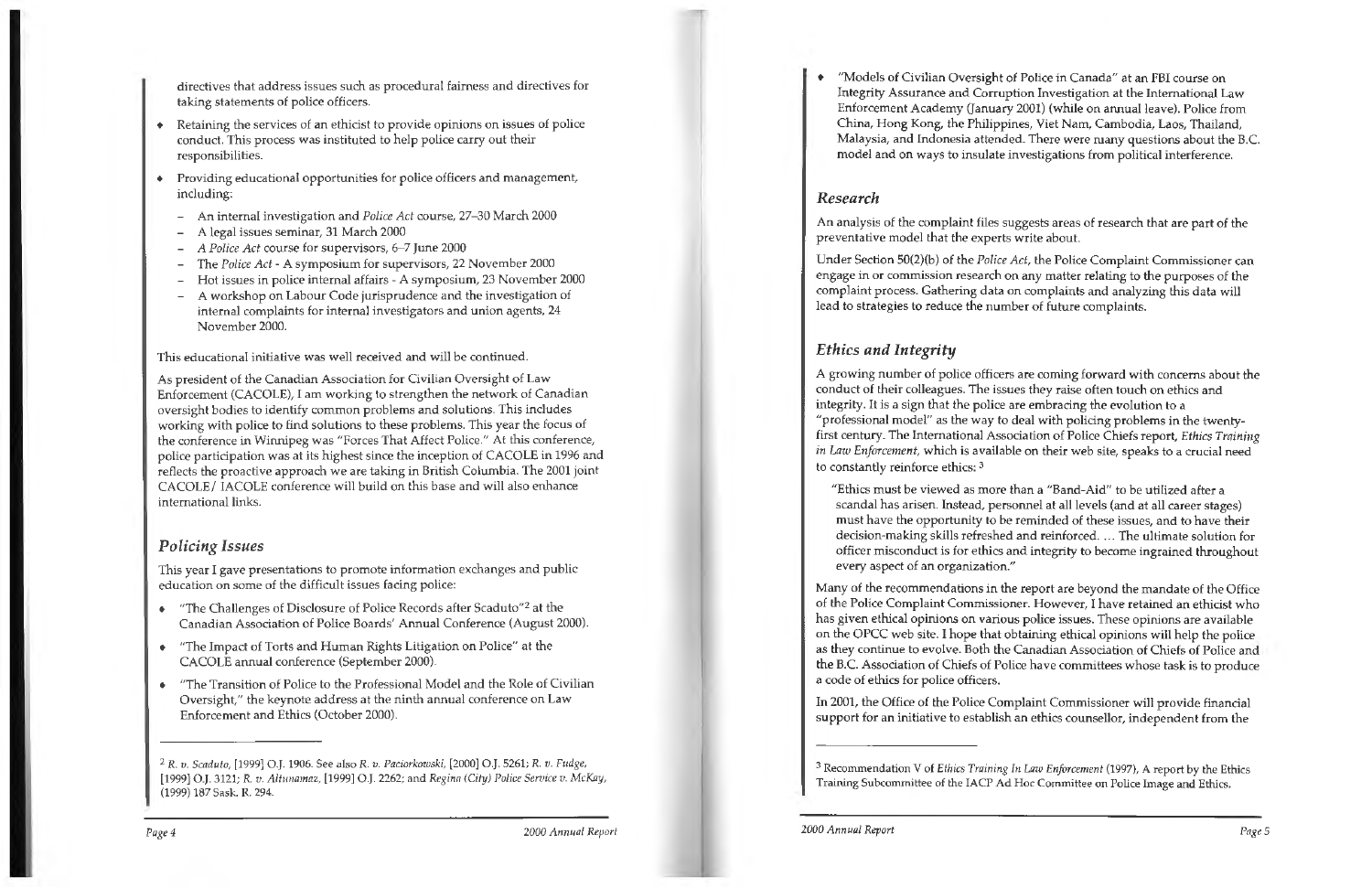Office of the Police Complaint Commissioner, who will be available to provide advice on a confidential basis to police officers who have identified an ethical problem in the work they do. The counsellor will be a senior practising police officer and will be able to respond to queries, either written or by phone.

### *Court Challenges*

As I said last year in my message, this oversight system will be tested and there will be adjustments. There have been a number of court challenges to the jurisdiction of the Police Complaint Commissioner to order public hearings; they are not yet concluded. The public hearing is not seen as "just an exercise." However, I am very disappointed with the amount of time these challenges are taking. Justice Oppal, in his Report, had hoped the new system would remedy this problem in the old complaint system. Apparently it has not. "Justice delayed is justice denied" for all parties. Some might question whether this attempt to delay is a tactic or whether it truly is to determine the correct mandate of the Police Complaint Commissioner. Most police officers would rather have these matters resolved on their merits and not delayed by technicalities. There is no reasonable explanation for the lengthy time delays. The high legal costs of the "public hearing" initiatives raise a further concern. I will be making strong recommendations to the special committee of the Legislature (which is to begin a review of this legislation by 1 July 2001) on ways to remedy these concerns.

The Office of the Police Complaint Commissioner is an independent agency<br>established under the *Police Act* to ensure that complaints against municipal police in British Columbia are handled fairly and impartially.

#### *Conclusion*

When all is said and done, the model of civilian oversight must truly address the question raised by Decimus Junivus Juvenalis:

*Quis Custodiet ipsos Custodes?* 

*(Who should guard the guardians?)* 

This model presented by our legislature, a model that is both reactive and proactive, can answer that question with the presence of this office. With some adjustment I am confident it can.

## *Role, Mandate, and Purpose*

There are 12 municipal police departments and three First Nation police services in British Columbia:

- $\triangleleft$  Abbotsford Police Department  $\triangleleft$
- $\triangleleft$  Central Saanich Police Dep
- $\triangleleft$  Dididat First Nations Publ Police Service
- Delta Police Department
- $\bullet$  Esquimalt Police Departm
- $\bullet$  Kitasoo Xiaxas Public Safety Department
- $\bullet$  Oak Bay Police Department
- Nelson City Police Department

| nent     | • New Westminster Police Service        |
|----------|-----------------------------------------|
| partment | • Port Moody Police Department          |
|          | ic Safety & → Saanich Police Department |
|          |                                         |
|          | • Stl'atl'imx Tribal Police Service     |
| ent      | • Vancouver Police Department           |
| tγ       | • Victoria Police Department            |
|          |                                         |
| ıt       | • West Vancouver Police Department      |
| nent     |                                         |
|          |                                         |

Complaints concerning any one of the 12 departments and the Stl'at'lmx Tribal Police Service, or complaints about the policies of a department, fall under the mandate of the Office of the Police Complaint Commissioner.

Complaints regarding special provincial constables of the Dididat First Nations Public Safety and Police Service and the Kitasoo Xiaxas Public Safety Department are subject to the Special Constable Complaint Procedure Regulation. The Director of Police Services Division of the Ministry of Attorney General has delegated that authority under the Regulation to the Police Complaint Commissioner.

The Office of the Police Complaint Commissioner provides an accessible way for the public to complain to an independent body about the conduct of any municipal police officer. The Office is established to ensure that the complaint process is conducted with impartiality and fairness, both to members of the public and to members of the municipal police forces.

### *Commissioner's Jurisdiction and Role*

The Commissioner oversees the handling of all public trust, service and policy, or internal discipline complaints. The *Police Act* requires the Commissioner to receive a complaint from any person, orally or in writing. The Commissioner can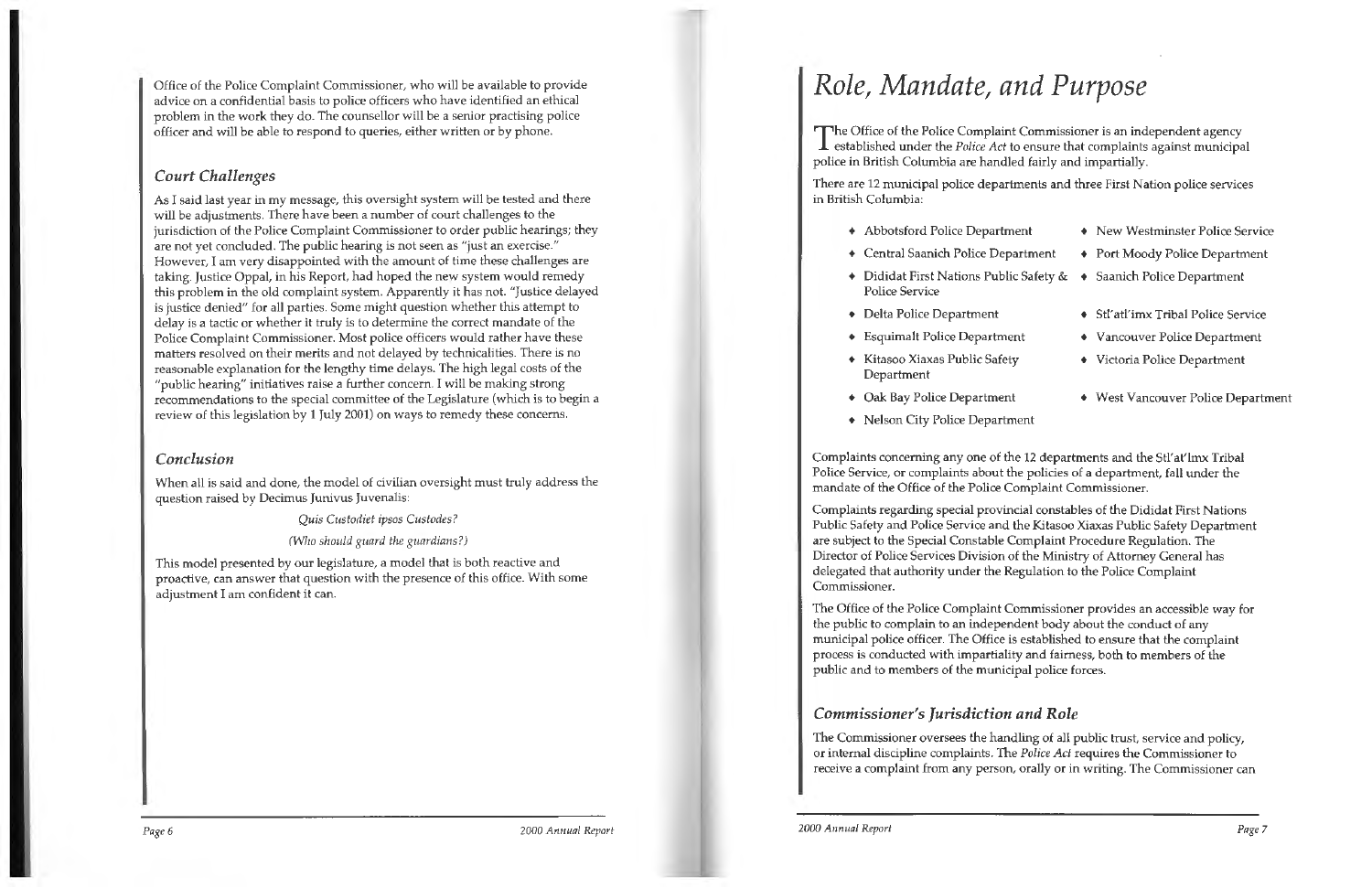process a complaint under the public trust or service and policy provisions of the *Act* if:

- the Commissioner orders an investigation or a public hearing, or
- a person writes the complaint on a statutory Record of Complaint form (Form 1) and lodges it **with** the Police Complaint Commissioner or a disciplinary authority.

The Commissioner has statutory jurisdiction over complaints about municipal police officers and tribal police officers or about the services or policies of a municipal police department or designated tribal police service.

#### *Commissioner's Mandate and Powers*

The *Police Act* requires the Commissioner to:

- Oversee the handling of complaints about municipal police or police services or policies.
- Receive complaints from any source.
- Maintain a record of those complaints and their dispositions.
- Compile statistical information about complaints about municipal police or police services or policies.
- Report regularly to the public about complaints, complaint dispositions, and the complaint process.
- Inform and assist the public, complainants, police officers, police boards, and adjudicators with the complaint process and the handling of complaints.
- Periodically review the complaint process and make recommendations for the improvement of that process in the Annual Report.
- Establish procedures for mediation and guidelines for informal resolution of public trust complaints.

The *Police Act* permits the Commissioner to:

- Engage in or commission research on any matter relating to the police complaint process under Part 9 of the *Police Act.*
- Make recommendations to police boards about written policies or procedures that may have been a factor that gave rise to a complaint.
- Prepare guidelines about the receiving of complaints generally.
- Make recommendations to the director of Police Services or the Attorney General that a review or audit be undertaken to assist police in developing training designed to prevent recurrence of problems revealed by the complaint process.

Make recommendations to the Attorney General for a public inquiry under

- the provincial *Inquiry Act.*
- police officer.

Refer a complaint to Crown counsel for possible criminal prosecution of a

#### *Obtaining Information and Records*

The Commissioner may obtain information about a complaint by taking statements and interviewing the complainant and respondent officer and the officer's disciplinary authority. Further, the Commissioner may request records relating to a complaint from any person. The Commissioner may review the disciplinary decisions of the discipline authority of a respondent officer by:

Ordering the disciplinary authority to provide various internal records and to provide additional reasons justifying the disciplinary or corrective measures

- proposed in a complaint disposition.
- Reviewing the respondent officer's Service Record of Discipline.
- Ordering a further investigation or a public hearing.

#### *Investigations and Public Hearings*

The Commissioner may order an investigation or a public hearing into police conduct whether or not a person lodges a complaint. The Commissioner may order an investigation into police conduct by:

The police department responsible for the officer who is the subject of the

- investigation.
- department.

• An external investigation by another municipal or provincial police

The Commissioner may take statements and interview the complainant and respondent officer and the officer's disciplinary authority as stated above.

### *Discretion to Order Public Hearings*

The Commissioner may order a public hearing when necessary in the public interest, with or without a request from either a complainant or respondent officer, considering relevant factors including, but not limited to:

The seriousness of the harm alleged to have been suffered by the complainant.

- The seriousness of the complaint.
- 
- ascertaining the truth.
- Whether an arguable case can be made that:
- there was a flaw in the investigation,

• Whether there is a reasonable prospect that a public hearing would assist in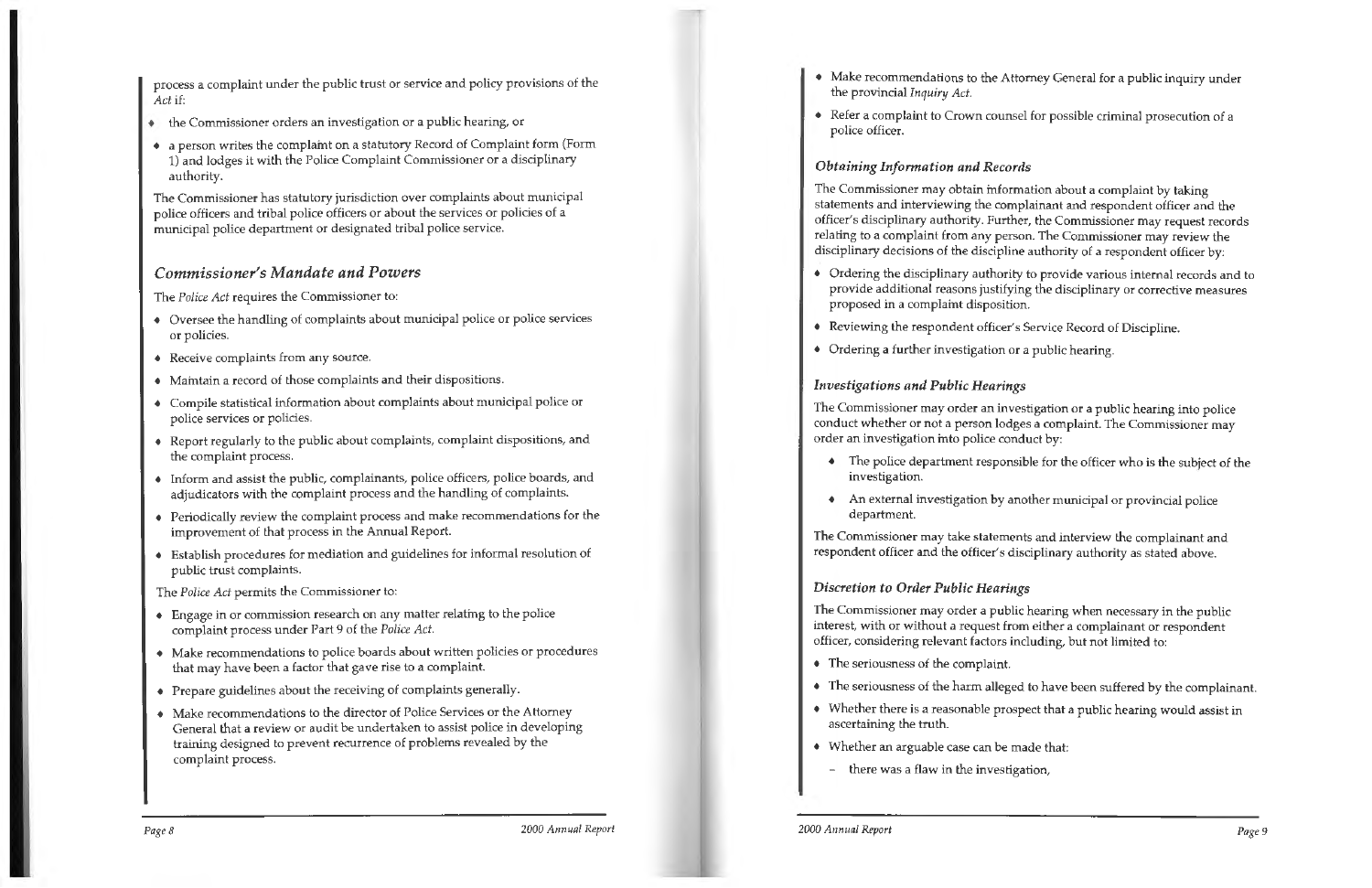- the disciplinary or corrective measures proposed are inappropriate or inadequate, or
- the discipline authority's interpretation of the Code of Professional Conduct was incorrect.
- Whether a hearing is necessary to preserve or restore public confidence in the complaint process or in the police.

## *The Complaint Process*

#### *Who can make a complaint?*

Anyone who has concerns about the actions or comments of a municipal police officer or the service provided by a municipal police department may make a complaint.

### *How are complaints made?*

A complaint can be made either orally or in writing, but before it can be processed under the *Police* Act, it must be made in writing, on an approved form (Form 1 Record of Complaint). The completed form can be delivered in person or by mail to the police department involved or to the Office of the Police Complaint Commissioner. If the complainant needs help in making a complaint, the Office of the Police Complaint Commissioner will help the complainant to fill out the form and will provide information about mediation, support services, and translation. After a complaint has been made, it can be withdrawn at any time.

### *What happens to the complaint?*

The Office of the Police Complaint Commissioner forwards all complaints received to the appropriate police department for investigation. If the complaint is made at a police department, copies are to be forwarded to the Office of the Police Complaint Commissioner.

The police department investigating a complaint must report to the Police Complaint Commissioner at each stage of their investigation to advise the Commissioner of what is happening with the complaint. The complainant is also provided with ongoing information about his or her complaint.

Three types of complaints can be made: *Public Trust, Service and Policy,* or *Internal Discipline.* Depending on the circumstances described in the complaint, all complaints will be characterized as one of these types. The initial characterization of each complaint is made by the police department involved. The Police Complaint Commissioner then reviews the characterization and either confirms it or recharacterizes it.

Each type of complaint is processed differently.

Most complaints fall under the Public Trust category, and are processed in the following manner: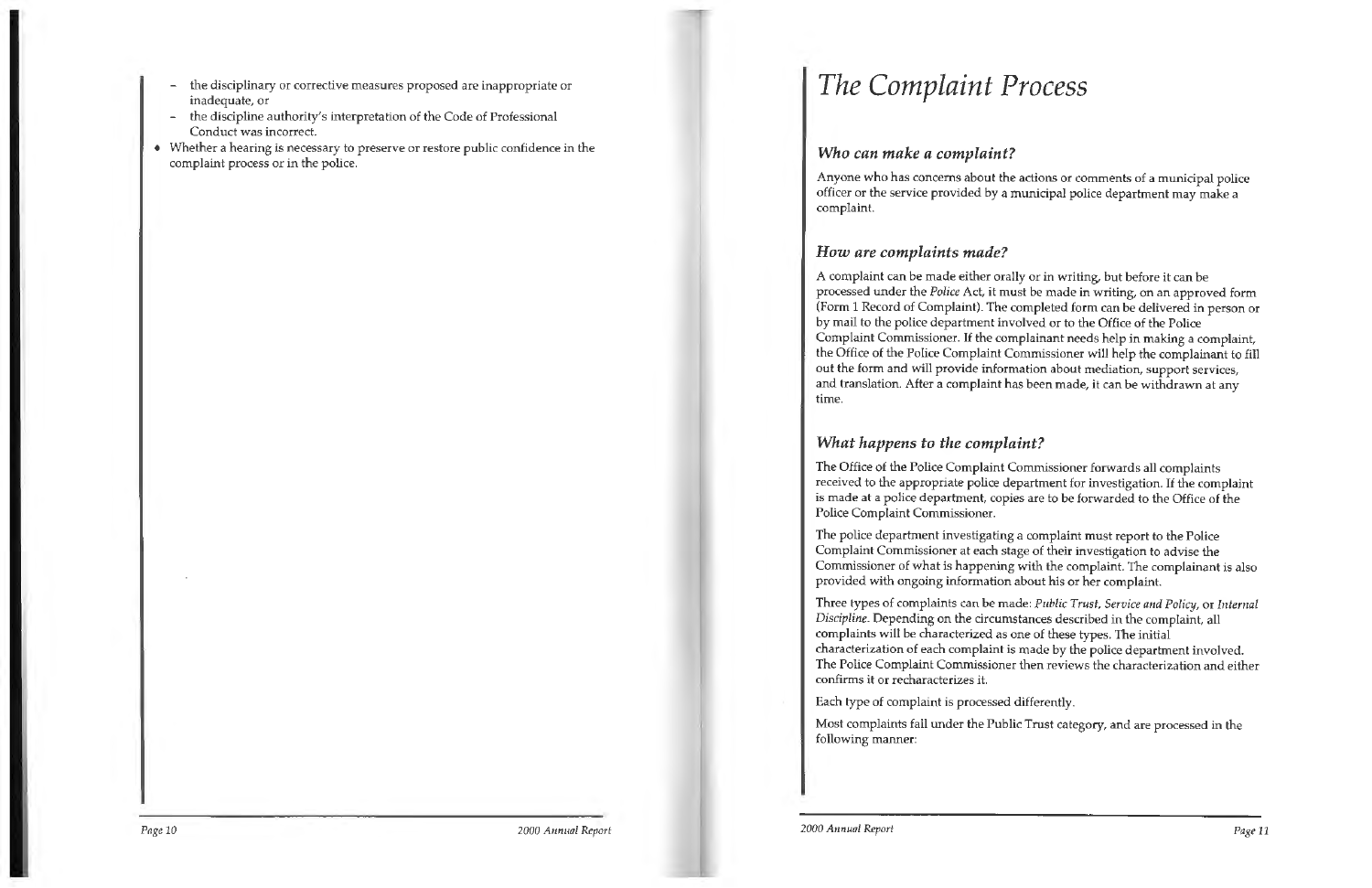### *Public Trust Complaints*

Public trust complaints affect the relationship between a police officer and the community and allege specific misconduct on the part of a police officer. A public trust complaint will be resolved in one of three ways:

#### **1. Informal Resolution**

Public trust complaints may be resolved informally by face-to-face discussions, by letter, by telephone, or with the help of a professional mediator. A complaint is resolved when both parties to the complaint (the complainant and the police officer) have given their signed consent, after which either party has 10 days to withdraw his or her consent in writing. Otherwise, the informal resolution is final and binding.

**2. Summary Dismissal** 

A public trust complaint may be dismissed if there is no likelihood that further investigation would produce evidence to substantiate the complaint, if the complaint concerns a matter that happened more than 12 months ago, or if the complaint is deemed to be frivolous or vexatious. If the complainant disagrees with the department's decision to dismiss the complaint, he or she can apply to the Police Complaint Commissioner for a review of the police department's decision.

#### **3.** Investigation and Conclusion

A public trust complaint will be investigated if it is not informally resolved or summarily dismissed. The complaint will be investigated by the police department involved or may be referred by the police department or by the Police Complaint Commissioner to another police department to investigate.

The principles of labour law apply to the investigation and processing of internal discipline complaints. The public trust complaint process does not apply.

The investigation into a complaint must be completed within six months after the date the approved complaint form was filed. The Police Complaint Commissioner may grant an extension of this time. If the complainant is unhappy with the results of the investigation, he or she may apply to the Police Complaint Commissioner for a public hearing.

### *Service or Policy Complaints*

Service or policy complaints are complaints about the policies, procedures, and services provided by a municipal police department. An example of a service or policy complaint would be a complaint that insufficient police officers were stationed at a public event. The public trust process described above does not apply to service or policy complaints.

Service or policy complaints are the responsibility of each police board. The police board must advise the Police Complaint Commissioner and the complainant of the results, including what course of action, if any, was taken and must provide a summary of the results of any investigation or study.

The Police Complaint Commissioner cannot require a board to take any particular course of action regarding a service or policy complaint, but may make recommendations.

### *Internal Discipline Complaints*

Internal discipline complaints concern police misconduct that is of concern to the officer's employer but does not affect the officer's relationship with the public. An example of an internal discipline complaint would be that a police officer did not secure his or her firearm properly in the police locker.

In serious matters involving a police officer's duty to the public, the Police Compliant Commissioner is likely to recharacterize internal discipline complaints as public trust complaints.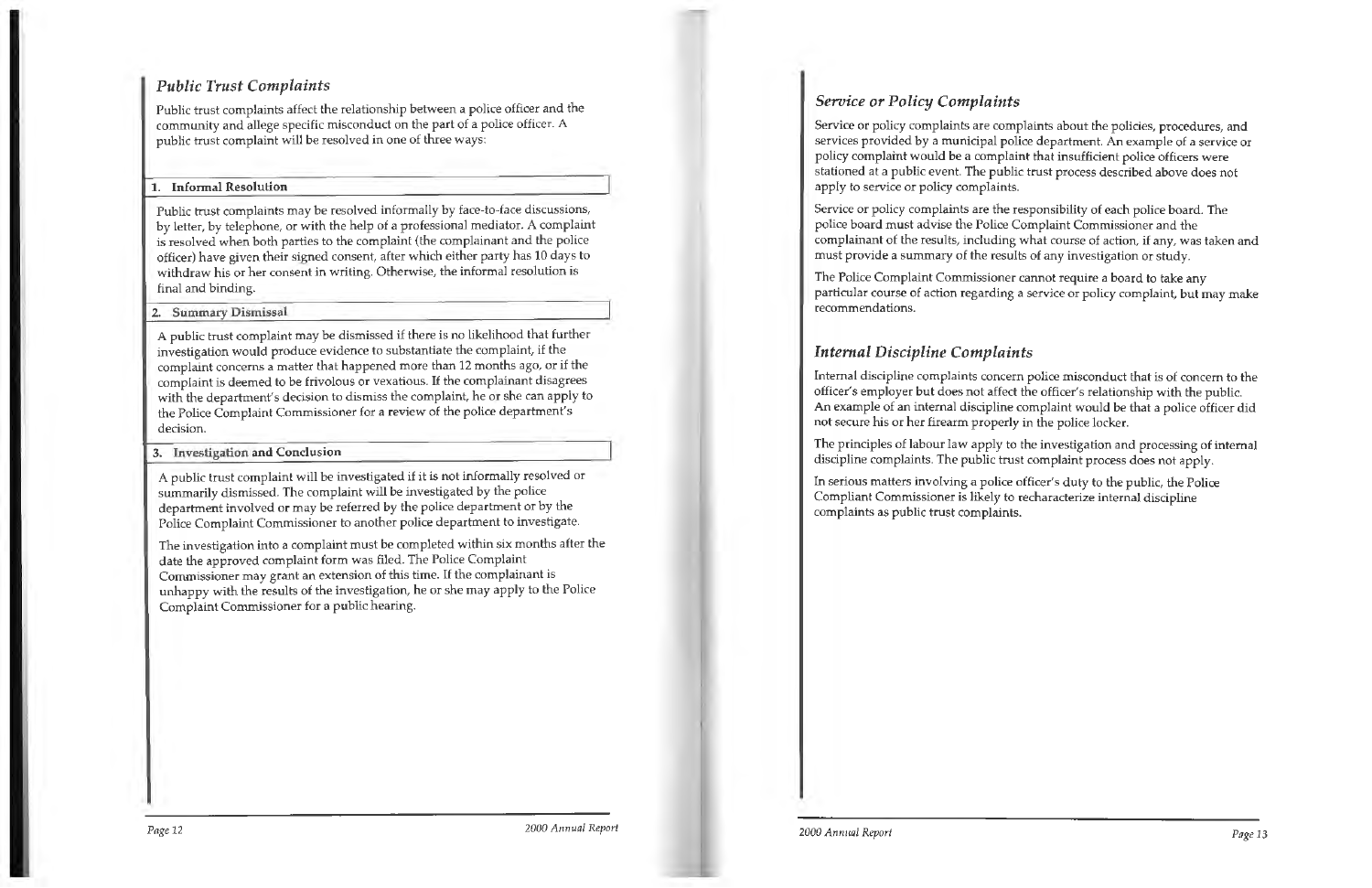## *Public Hearings*

The *Police Act* empowers the Police Complaint Commissioner to order public hearings into complaints.

At the conclusion of an investigation into a complaint, both the complainant or the respondent police officer may request a public hearing.

If the respondent police officer has received a disciplinary measure more severe than a verbal reprimand, he or she has an automatic right to a public hearing on request.

If the complainant requests a public hearing, the Police Complaint Commissioner must determine if there are grounds to believe the hearing is necessary in the public interest.

The Police Complaint Commissioner may also arrange a public hearing without having received a request from either the complainant or the respondent police officer if the Police Complaint Commissioner believes that the public hearing is necessary in the public interest.

The Commissioner will consider the following factors before making the decision whether to arrange a public hearing:

- The seriousness of the complaint.
- The seriousness of the harm done.
- Whether a public hearing is needed to discover the truth.
- Whether there was a flaw in the investigation done by the police department, the measures proposed are inappropriate or inadequate, or the discipline authority's interpretation of the Code of Professional Conduct was incorrect.
- Whether a public hearing is necessary to restore or preserve public confidence in the complaint process and in the police.
- Whether the allegation is a "disciplinary default" under the Code of Professional Conduct Regulation.

Once the Police Complaint Commissioner has determined that the public hearing is in the public interest, the Commissioner must appoint an adjudicator to preside over the hearing. Associate Chief Justice Dohm of the Supreme Court of British Columbia nominates a retired justice from the Court of Appeal, the Supreme Court, or the Provincial Court of British Columbia. The Police Complaint Commissioner then appoints that individual as Adjudicator for the purposes of that particular public hearing.

The Police Complaint Commissioner ordered two public hearings in 2000. Both of these public hearings were ordered in the absence of a request from a complainant or a respondent police officer.

The Commissioner appoints counsel to present to the adjudicator the case relative to the alleged discipline defaults respecting a public trust complaint. The counsel appointed by the Commissioner may call any witness who, in the

*Page 14 2000 Annual Report* 

Commission counsel's opinion, has relevant evidence to give, whether or not the witness was interviewed during the original investigation. Commission counsel may also introduce into evidence any record, including any record of the proceedings, concerning the complaint up to the date of the hearing.

At a public hearing the respondent officer may examine or cross-examine witnesses, and the complainant and respondent may make oral or written submissions, or both, after all the evidence is called. The complainant and respondent may be represented by private counsel or an agent at the public hearing. A public hearing is open to the public unless, on the application of the complainant or respondent, the adjudicator orders that some or all of the hearing be held in private to protect a substantial and compelling privacy interest.

The adjudicator must decide if the alleged disciplinary default has been proven on the civil standard of proof. The civil standard of proof is "By *a fair preponderance of the evidence"* (Blake's Law Dictionary).

If a disciplinary default is so proved, the adjudicator may impose any disciplinary or corrective measure that may be imposed by a disciplinary authority, or may affirm, increase, or reduce the disciplinary or corrective measures proposed by the disciplinary authority.

Once a decision has been reached at the public hearing, the only appeal available to that decision is to the Court of Appeal on questions of law only.

The rules governing public hearings and Office of the Police Complaint Commissioner policy on ordering a public hearing can be found on the OPCC web site at www.o pcc.bc.ca.

In each case, the Police Complaint Commissioner determined (under s. 60(4) of the *Police Act)* that he had grounds to believe that a public hearing was necessary in the public interest.

#### **PH00-O1 Victoria Police Department**

Allegations against a Victoria police constable arose as a result of concerns raised by employees at a Victoria photographic shop in September 1999. The officer had taken film in for developing that contained several photographs of a naked woman who appeared to be unconscious. A number of the photographs focused specifically on the woman's genitals, with the photographer arranging her body into disturbing positions. Police investigation revealed that the photographs were taken by the constable while he was on vacation in Greenland. As Victoria city police completed their investigation into the matter, the Greenland authorities were made aware of the complaint.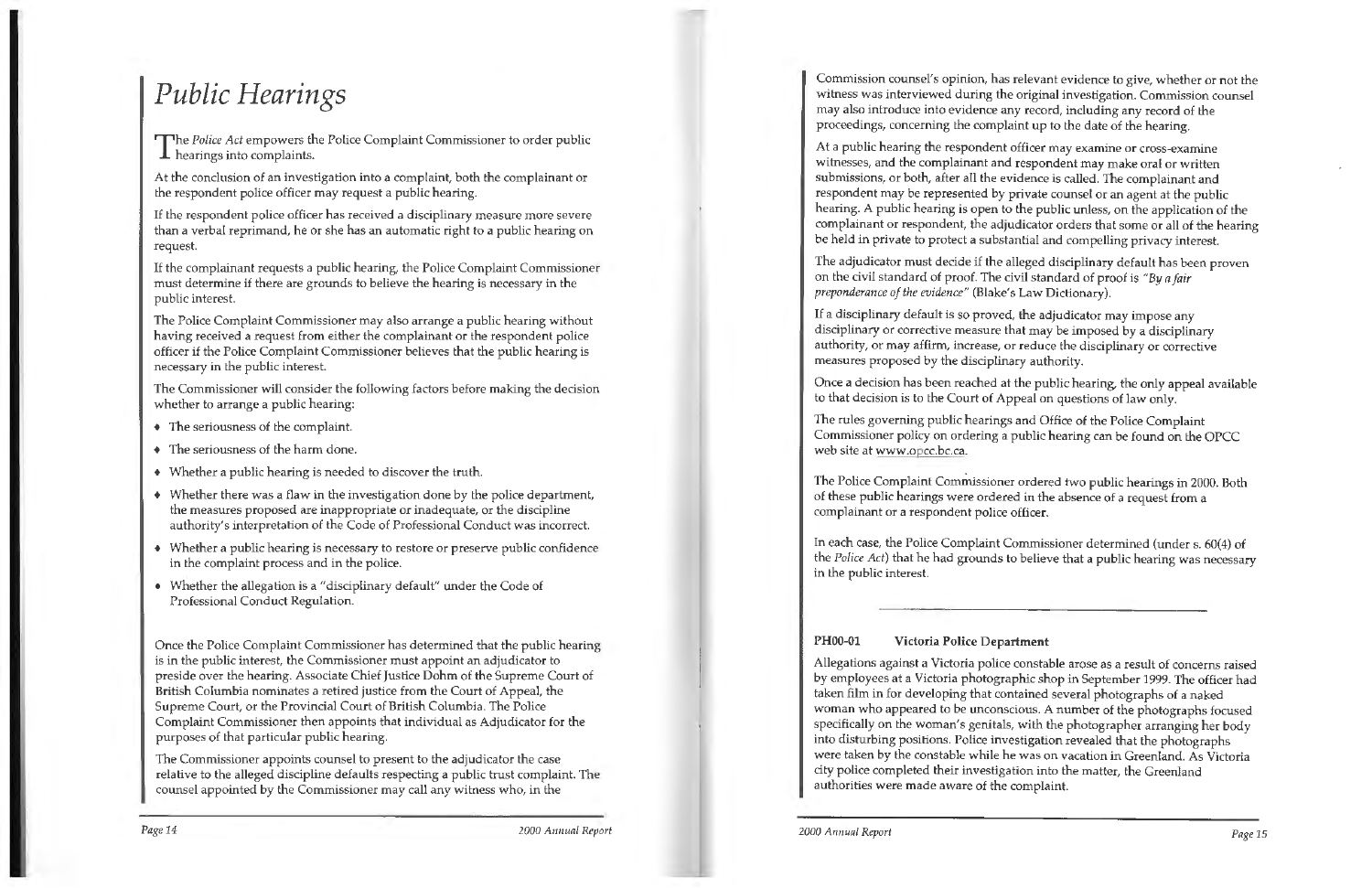When police interviewed the woman in the photographs, she was shocked to learn that the photographs had been taken. She stated that while she had consented to have intercourse with the respondent officer, she gave no consent for the taking of such photographs. The internal investigation report concluded that there was sufficient evidence to support allegations of improper off-duty conduct, as defined in s.16 of the Code of Professional Conduct Regulation.

The Commissioner determined that it was in the public interest to order a public hearing, noting specifically s.60(5)(e) of the *Police Act,* which mandates the Commissioner to consider "whether a hearing is necessary to preserve or restore public confidence in the complaint process or the police."

**On 20 April 2000, the Police Complaint Commissioner concluded that a public hearing would be in the public interest and appointed Mr. Justice Stewart Enderton as adjudicator. On 4 October 2000, Mr. Justice Stewart Leggatt was appointed adjudicator.** 

**This public hearing is set to commence in May 2001 on Vancouver Island.** 

#### **PH00-02 Vancouver Police Department**

On 4 March 1998, a group of police officers entered the residence of J.D., authorized by a court-ordered telewarrant, to investigate the premises. The officers placed three men inside under arrest, taking them to a police station where they were processed and ultimately released. In the subsequent criminal proceedings charging the accused men with drug offenses, a voir dire was held to determine the admissibility of the evidence gathered in the search.

that "The flagrancy of the conduct is, in my view, exacerbated by the denials in court ..."

At trial, J.D. testified that when he returned to his residence the doorway had been boarded over and he had to remove the boards to gain entry. Photographs he had taken for presentation to ICBC had been torn up and thrown on the floor. The film in one of his cameras had been removed and exposed. In another camera he found that the police had taken photographs apparently unrelated to their investigation. He further testified that a quantity of his liquor had been poured out, and that shaving cream had been sprayed on the bathroom mirror, on the toilet, and on the bathroom walls. The investigating police officers were called to give evidence and generally denied any participation in these alleged acts.

In his ruling on the voir dire, the trial judge excluded the evidence obtained in the search and directed a judicial stay of proceedings. The judge was extremely critical of the police officers' testimony, pointing to numerous clear inconsistencies and questionable statements. The judge found J.D.'s evidence of police wrongdoing to be well supported by other evidence, concluding that the police actions on the scene were "in flagrant disregard and entirely inappropriate for police officers engaged in an investigation of this nature." He went on to state

On 19 January 2000, the Chief Constable of the Vancouver Police Department requested an external investigation by the Saanich Police Department into the conduct of the officers in question. After the investigation was completed the Chief Constable disciplined two of the six officers involved.

**The Police Complaint Commissioner determined it was necessary in the public interest to order a public hearing. On 12 December 2000 a Notice** of **Public Hearing was issued naming all six police officers as respondents. The Honourable Kenneth** J. **Scherling, a retired judge of the Provincial Court of British Columbia, has been appointed as adjudicator.** 

The schedule for all upcoming public hearings can be found on the Commissioner's web site at www.opcc.bc.ca.

Two public hearings were concluded during the calendar year 2000.

#### **PH99-01 Abbotsford Police Department**

*On* 3 *January 1999, six members of the Abbotsford Police Department Emergency Response Team (ERT) executed a search warrant for drugs at a residential dwelling. At the time, there were 14 adults and 14 children (aged* 2 *weeks to 9 years) in the home. They were celebrating the birthday of the suspect's 7-year old son. The action resulted in multiple complaints alleging abuse of authority and discreditable conduct.* 

*Police entered the home in full emergency response gear and carrying automatic weapons. During the raid, the family dog attacked one of the Emergency Response Team members and was subsequently shot in the presence of the children and adults. Some complainants stated that they were assaulted* by *police. Most of the adults and children were ushered outside, without coats and shoes, and made to wait. The children that resided at the house believed that the police had shot their father.* 

*All of the adults that were present during the incident complained about the actions of the Emergency Response Team. Their complaints centred on the timing of the raid, the use of force on some of the males in the home, and the discharge of a weapon that killed the family pet, in the presence of children and adults.*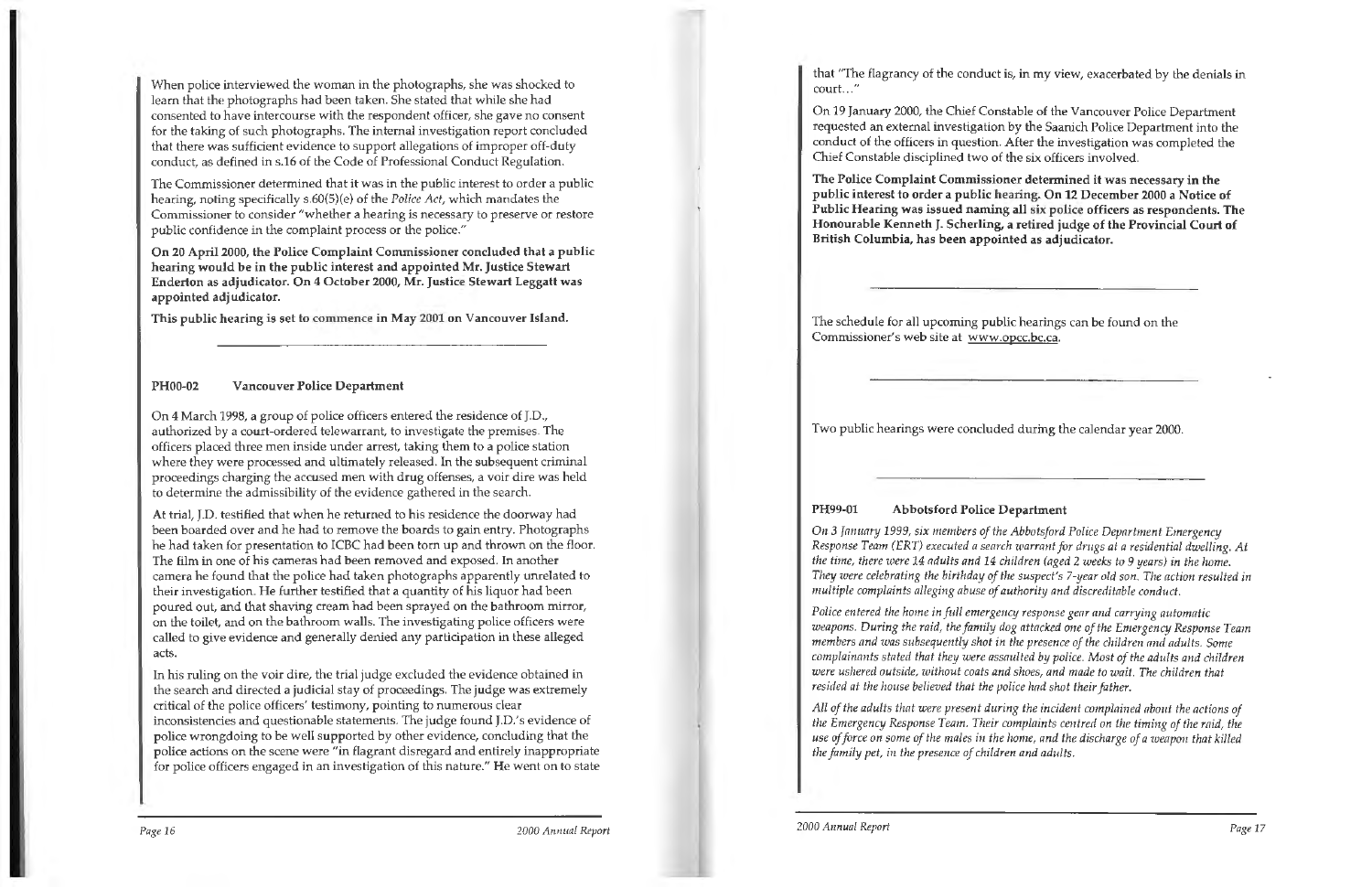On 14 January 1999, the Police Complaint Commissioner ordered an external investigation into those complaints. Chief Constable Grant Churchill of the West Vancouver Police Department was appointed as the discipline authority. The investigation was conducted by Chief Constable Peter Young of the New Westminster Police Service, with the assistance of Professional Standards officers Sgt. Phil Eastwood (NWPS) and Sgt. Dave Bingham (WVPD).

**In response to requests for a public hearing made by several complainants, the Police Complaint Commissioner ordered a public hearing on 8 October** 1999. **That hearing took place before adjudicator Peter J. Millward, Q.C., a retired justice of the Supreme Court of British Columbia.** 

**The public hearing commenced on 25 October** 1999, **and ran for 23 days. The adjudicator submitted his decision 10 July 2000. The decision of the adjudicator is currently being appealed by the respondents to the Court of Appeal for British Columbia.** 

The Adjudicator found that discipline was warranted in the case of two of the team members: the team leader and the member who discharged his weapon in the home.

The team leader was found to have committed the disciplinary default of discreditable conduct because, "he knew or ought reasonably to have known of the presence of children in the house." The team leader was also found guilty on <sup>a</sup>second count of discreditable conduct for failing to follow proper procedure with respect to surveillance of the home prior to the raid.

The team leader received a 5-day suspension without pay. He was also removed from the Emergency Response Team and directed to undergo special training designed to enable him to make more appropriate decisions and better evaluate intelligence information. The adjudicator also directed that after the completion of such training and the expiration of one year from the date of judgment, that the officer would be at liberty to reapply for membership in an Emergency Response Team.

The team member who discharged his firearm in the home, killing the family dog, was found to have committed the disciplinary default of improper use of a firearm. The Adjudicator found that the officer had discharged his firearm without reasonable grounds and when it was unsafe to do so. In his reasons, the Adjudicator stated that the officer gave no consideration to "assistance and a lesser means of force" as outlined in the Police Firearm Regulation.

The officer was also suspended from his position as a member of the Emergency Response Team. He was directed to undertake special training as to the exercise of judgment in circumstances where the discharge of a firearm may be called for. The Adjudicator added that he should not be considered for reappointment to the Emergency Response Team for one year.

#### **PH99-02 Vancouver Police Department**

*On* 7 *April 1999, the complainant lodged a complaint alleging that two plainclothes Vancouver police officers had arrested* him in *a very rough manner, that both officers involved had refused to identify themselves, and that one of the officers had pointed a handgun at him, and had used profanity and derogatory language.* 

The Vancouver Police Department identified the officers involved and characterized the complaint as public trust. In an 8 October 1999 concluding report, the Vancouver Police Department apologized for the injuries sustained by the complainant, but indicated that the complaint was concluded as not substantiated and that Crown counsel had determined that criminal charges against the police officers were not applicable.

Legal counsel for the complainant wrote to the Police Complaint Commissioner requesting a public hearing.

The Commissioner noted that the complaint was serious: not only was there an allegation of unnecessary force, but one police constable used language which was clearly abusive and which was intended to demean the complainant on the basis of that person's sexual orientation.

Those allegations met the sufficient evidence test found in the policy. As there was absolutely no reference to a criminal record or criminal record search, the inference drawn by the Commissioner was that the complainant had no criminal record and the credibility of the complainant was not impeached.

**On 13 December 1999, the Police Complaint Commissioner concluded that a**  public hearing into the conduct of one of the police constables was in the **public interest. On 2 May 2000, the public hearing commenced before the Honourable Judge D.R. Holmes (retired) sitting as adjudicator.** 

#### **The public hearing ran for 5 days, and the adjudicator delivered her findings**

on 6 **July 2000.** 

In her decision and reasons, the adjudicator noted many contradictions in the complainant's testimony. The adjudicator also identified several discrepancies between the testimony of the respondent police officer and his partner. The adjudicator also noted omissions in the respondent police officers' testimony, noting that some of the differences could be attributed to the fact that the police officers did not make notes.

The adjudicator accepted the testimony of the respondent and found he had reasonable grounds to draw his gun to apprehend and detain the complainant; sufficient cause to arrest, detain, and search the complainant; and that the respondent had not used unnecessary force. The adjudicator was not satisfied that the use of the profane, abusive, or insulting language had been established on a fair and reasonable preponderance of credible evidence.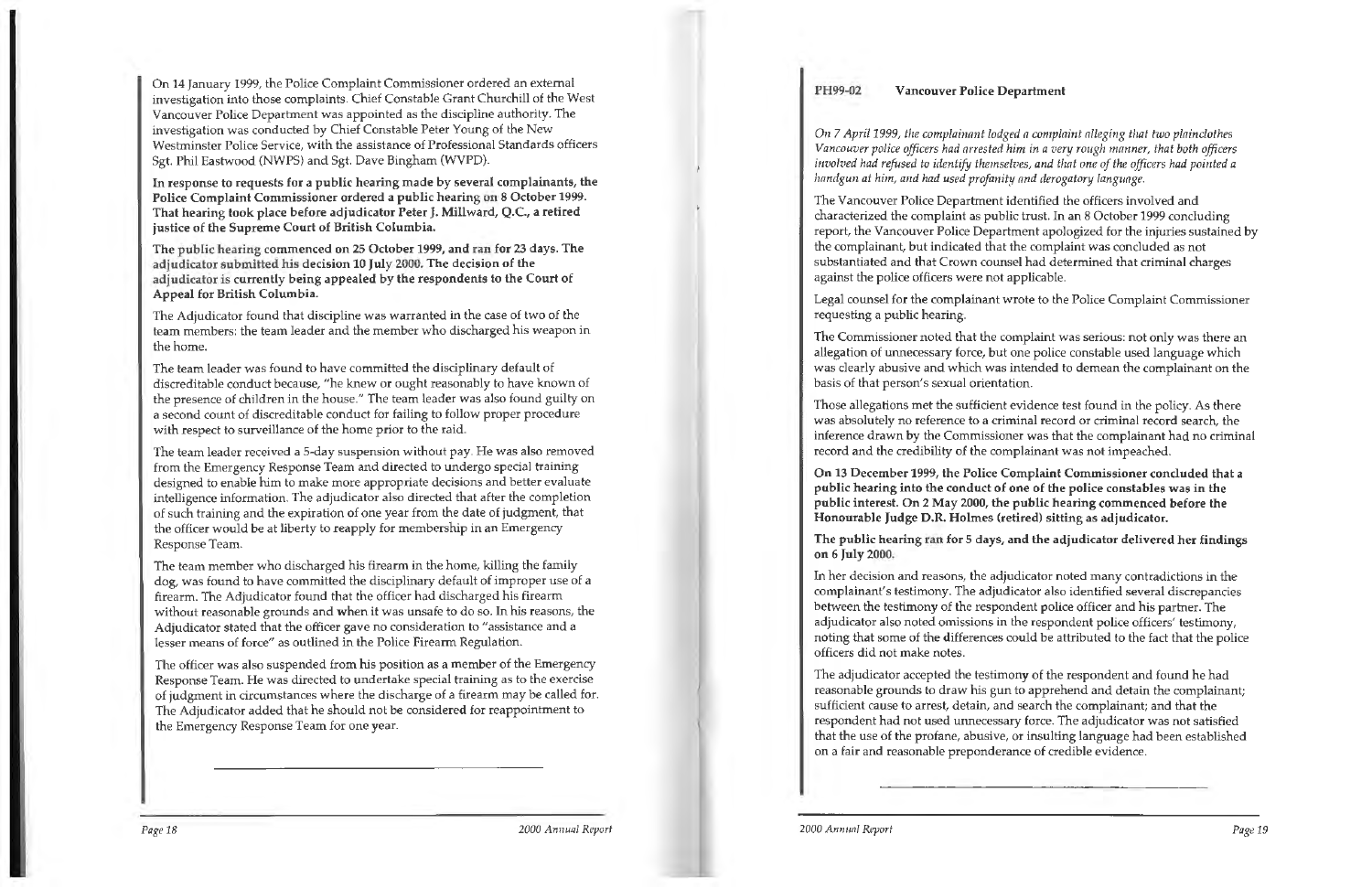#### **PH99-03 Vancouver Police Department**

*The 8 December 1998 deployment of the Vancouver Police Department against protesters during a speaking engagement by the Prime Minister at the Hyatt Hotel resulted in multiple complaints alleging abuse of authority.* 

An investigation into these complaints by the Vancouver Police Department was completed on 5 October 1999.

**The Police Complaint Commissioner ordered a public hearing on 17 December 1999 before Mr. Justice K.C. Murphy, Q.C., a retired justice of the Supreme Court of British Columbia.** 

The Police Complaint Commissioner is required by Section 50 of the *Police Act* to regularly prepare reports of the complaint dispositions made or reached during the reporting period.

Counsel for the respondent officers petitioned the Supreme Court of British Columbia for an order quashing the public hearing, claiming an apprehension of bias in the appointment of the public hearing adjudicator. Mr. Justice Harvey of the Supreme Court quashed the hearing in August 2000.

The decision is being appealed by the Police Complaint Commissioner *(Jones* & *Doern v. Morrison).* The appeal is currently set to be heard by the Court of Appeal for British Columbia in June 2001.

This 2000 Annual Report contains a sample cross-section of summaries of citizen complaints that resulted in disciplinary or corrective measures during the period 1 January to 31 December 2000. A complete list of complaint dispositions can be found on the web site at www.opcc.bc.ca. **Note that with the exception of those**  cases **that proceed to public hearing, the disciplinary measures imposed reflect decisions made by individual police departments that employ the officer(s).** 

Possible disciplinary or corrective measures range from advice as to future conduct, to a verbal or written reprimand, to dismissal from the police department.

Advice as to future conduct is not a disciplinary measure under Section 19 of the Code of Professional Conduct Regulation 205 / 98 of the *Police Act.* However, the Commissioner views it as a corrective measure for the following reasons: a chief constable has found that the circumstances of a complaint warrant that action be taken to correct the behaviour of the subject officer; a senior officer gives the subject officer advice as to future conduct; and the discipline authority records the complaint and the advice in the subject officer's personnel record. However, the advice is not recorded in the subject officer's Record of Discipline because it is not disciplinary action as defined in the Code. All other disciplinary measures are recorded in the subject officer's Record of Discipline.

The following are examples of complaints that resulted in disciplinary or corrective measures in 2000.

### **Default: Abuse of authority**

### **Corrective measure: Suspension without pay (3 days)**

*A road maintenance crew was working on the road, installing reflective markers. The crew was using a work truck with a flashing arrow board, directing traffic to the right. The complainant saw* a *truck coming up behind them. It started to go to the left. The complainant motioned for the truck to go around on the right. The truck proceeded to do so, but stopped beside the workers. The individual in the truck was a police constable. The constable started telling the complainant how they should be directing traffic and the complainant responded by telling the constable to just follow the arrow. Profanities were exchanged and the complainant asked for the constable's badge number. They continued*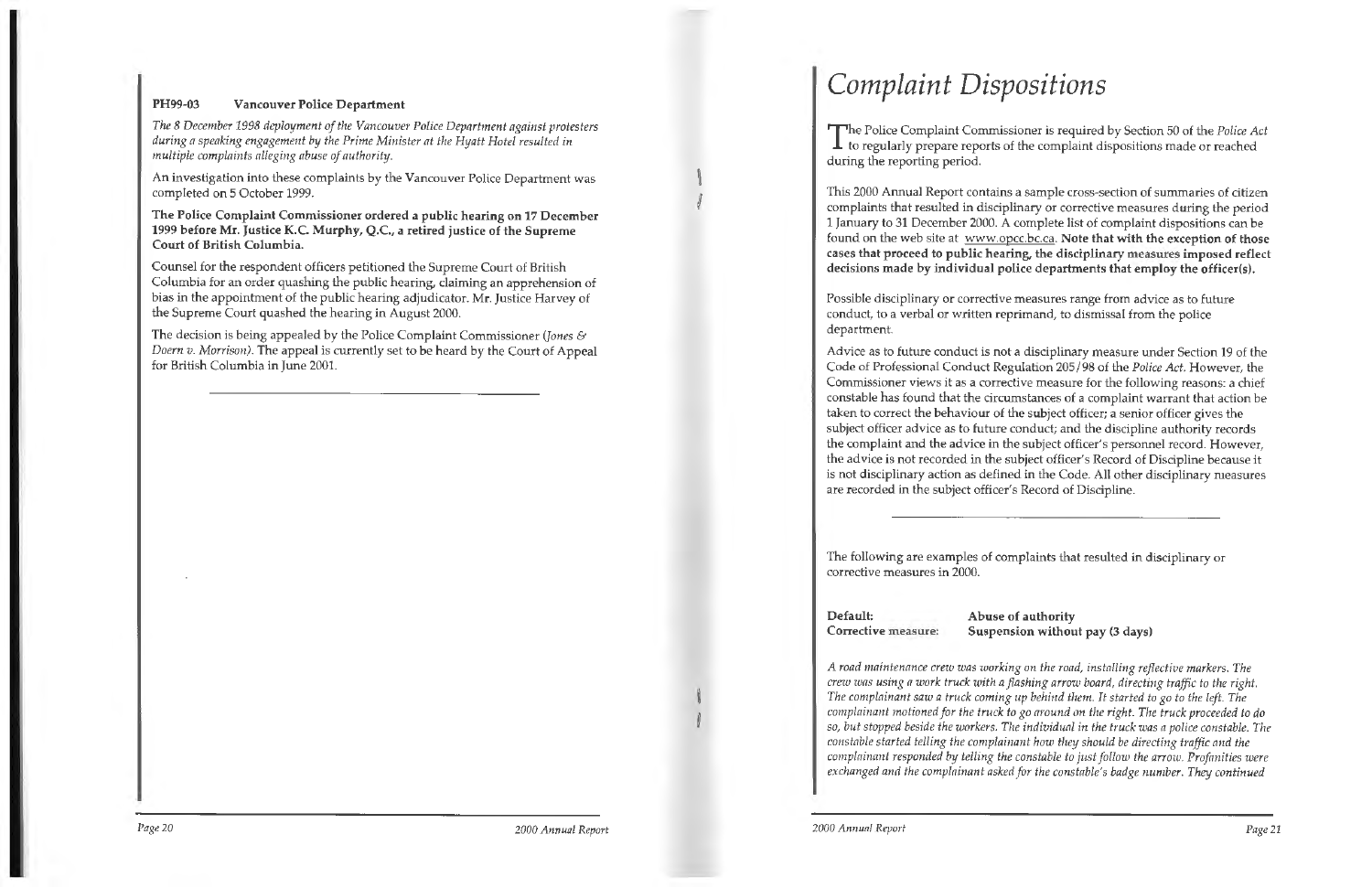*to argue. The constable reached for something at his side and proceeded to spray the complainant with pepper spray. A complaint was lodged against the constable.* 

The Chief Constable concluded that the constable's use of pepper spray was not justified. He found that the disciplinary default of abuse of authority was substantiated and imposed a three-day suspension of duty without pay on the constable. The Chief Constable took into account several factors in his decision:

- The severity of the constable's actions.
- That there was no doubt that the constable was at fault.
- The need to communicate to the constable that a police constable must be able to stand above a verbal confrontation with citizens and not use any form of unjustifiable force.

**Default: Corrective measure:** 

**Default: Corrective measure:**  **Improper off-duty conduct (one constable) Reduction in rank for a period of 6 months Ordered to take professional counselling Write an apology and explanation of his actions** 

**Discreditable conduct (two constables)** 

**Written reprimands** 

*An off-duty constable entered a bank in the early morning hours to use the ATM machine. A group of young boys were also present. The interaction between the two parties differs according to the statements given by complainant and respondent, but a verbal confrontation ensued. It ended as the group of youths departed on foot, and the offduty constable left in his vehicle. The off-duty constable sought the help of two on-duty constables.* A *short time later, the youths were stopped by the off-duty constable and the two other constables, who were driving a marked police van. The off-duty constable took one of the youths aside and allegedly assaulted him while one of the other constables watched. The off-duty officer* is *also said to have assaulted another one of the youths, again witnessed by one of the on-duty constables. The youths were later sent on their way. They attended at the police department to file a complaint. They stated that the* 

*constables refused to identify themselves with their respective names and badge numbers.* 

The Chief Constable was satisfied that there was sufficient evidence to support the allegations made against the constables. The Chief Constable therefore found that the disciplinary default of improper off-duty conduct had been substantiated for the first officer and took the following disciplinary action:

- The constable was reduced in rank to second class constable for a period of 6 months.
- The constable was required to undertake appropriate professional counselling, which was to be approved and coordinated by the staff development section.

*Page* <sup>22</sup>*2000 Annual Report* 

The constable was required to make an apology and provide an explanation of

his actions to the complainants.

The two on-duty constables received notations of written reprimands for the disciplinary default of discreditable conduct on their service records of discipline for their roles in the incident.

**Default: Conective measure:** 

**Default: Corrective measure:** 

**Discreditable conduct Written reprimand Training in conflict resolution** 

**Neglect of duty Verbal reprimand** 

*Police constables attended at a residence in response to reports of a disturbance. On attending they found three residents, two men and one woman, who appeared to be heavily intoxicated. The constable in question became involved in a verbal confrontation with one of the men. The man remained seated during the confrontation and did not pose an immediate threat, according to other constables present at the time. Nevertheless, while leaving the apartment, the constable shot off two blasts of pepper spray into the air, which would have settled in the area of the residents. This action came to the attention of a sergeant in the department who initiated an investigation into the incident.* 

The Chief Constable found the disciplinary defaults of discreditable conduct and neglect of duty to be substantiated and issued:

• A written reprimand for the disciplinary default of discreditable conduct.

- 
- A verbal reprimand for neglect of duty.
- Required that the constable attend a course in conflict resolution.

The chief constable considered the following aggravating and mitigating factors in this decision:

The improper discharging of pepper spray by a member is a serious abuse of

The constable had no prior issues of similar conduct in his service record nor

It was felt that the constable was unlikely to repeat such behaviour and that the investigation itself may have a negative impact on the constable, who had

- authority.
- were there any disciplinary actions in his record.
- a long record of employment with the police department.
- part with respect to this incident.

There was no acknowledgement by the constable of any responsibility on his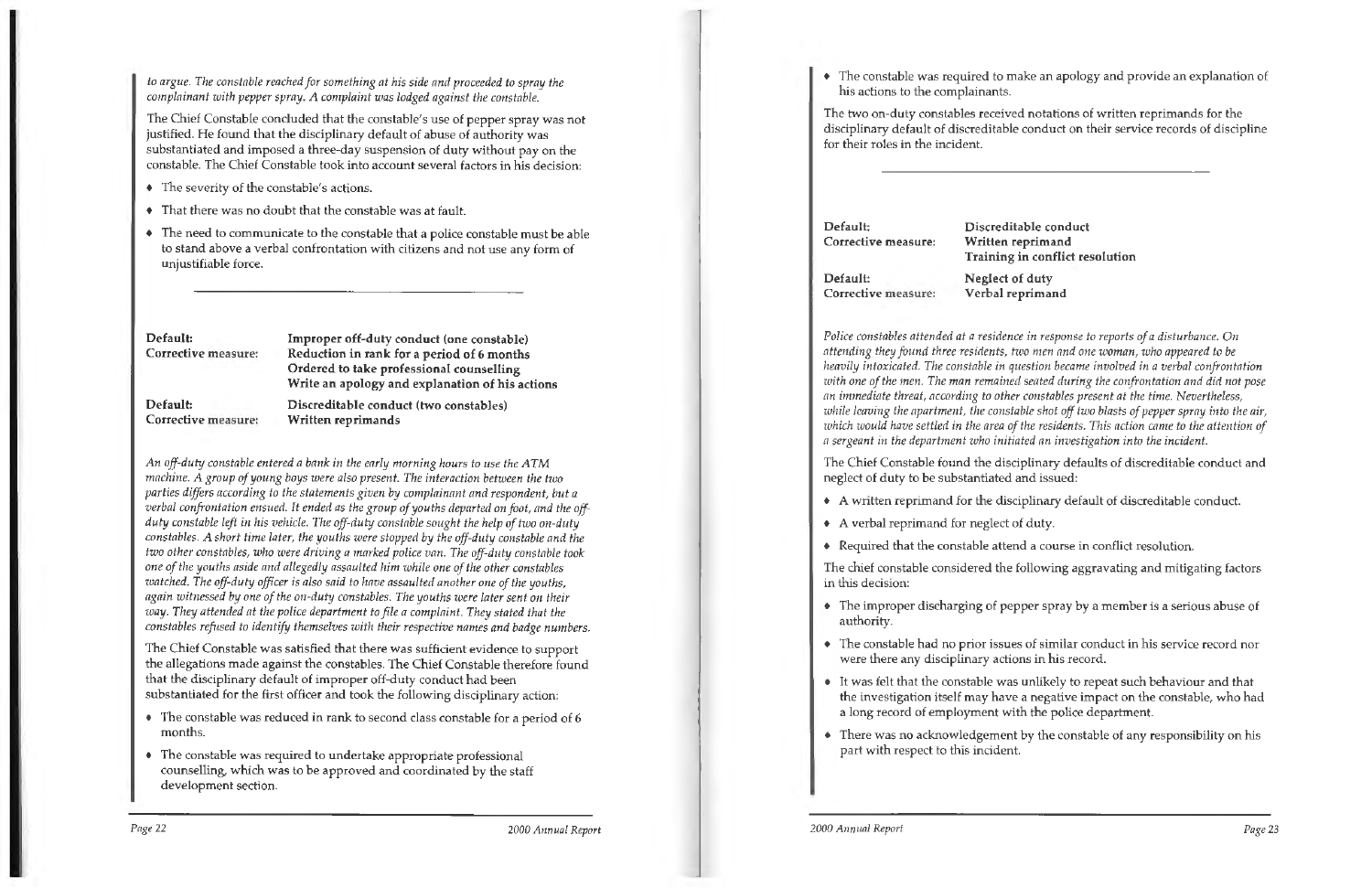- The departmental policy about the use of force and the discharging of pepper spray only applies to circumstances when a person is sprayed directly. There is no reference to the ahnosphere of an enclosed area being contaminated.
- There had been no other cases of a similar nature with which to make comparisons and determine the appropriate corrective measures.

**Default: Corrective measure:**  **Improper off-duty conduct Written reprimand** 

*While off-duty and intoxicated, a police constable drove his vehicle across the road and onto the shoulder, hit a parked vehicle and left the scene of the accident. He was later apprehended in a neighbouring jurisdiction, with the help of police dogs, and was charged with impaired driving and hit and run.* 

*When the police department that employed the constable was made aware of the incident, the chief constable of that department initiated an internal investigation into the matter.* 

The Chief Constable determined that the disciplinary default of improper offduty conduct was substantiated and that disciplinary measures were warranted. A written reprimand was imposed on the constable. The Chief Constable noted three mitigating considerations in his decision:

- The constable's long and exemplary employment history.
- The constable's acknowledgement of responsibility in this incident.
- The impact of any disciplinary measures on him, his career, and his family.

**Default: Corrective measure:**  **Neglect of duty Verbal reprimand** 

*A police constable attended* to *a call in which a teenager had been physically assaulted by a parent. The constable interviewed the young person at the police station without any other adult present, and had the young person sign a document declining to charge the parent. The teenager was released into the care of social services and was taken to a local hospital emergency department.* 

*Approximately one week later, the young person attended the police station with the other parent and advised the constable that they wished charges to be pursued. The constable submitted a report to Crown counsel and Crown requested a medical report of the injuries. The constable did not comply with the request until prompted to do so* by *<sup>a</sup> supervisor several months later. As a result, the summary conviction limitation period had expired and no charges were approved.* 

The discipline authority initially dismissed the complaint, but subsequently investigated and concluded that the constable had committed the disciplinary default of neglect of duty, for failing to "diligently and promptly" respond to the request from Crown counsel. A verbal reprimand was issued to the constable, and the document presented for signature to the young person was withdrawn from use by the department.

**Default: Corrective measure:** 

**Discreditable conduct Advice as to future conduct** 

*During an arrest, a constable performed a routine search of an individual being taken into custody and transported him to the station in the police wagon. The individual being arrested alleged that the officer had fondled him during the search and he further alleged that he had suffered injury to his back during the ride to the police station, which the constable ignored.* 

*The individual lodged an official complaint alleging discreditable conduct, which was investigated by the discipline authority.* 

The investigation revealed that the search performed on the complainant was thorough and professional. The discipline authority did, however, issue the constable advice as to future conduct with respect to her failure to report the complainant's alleged injury.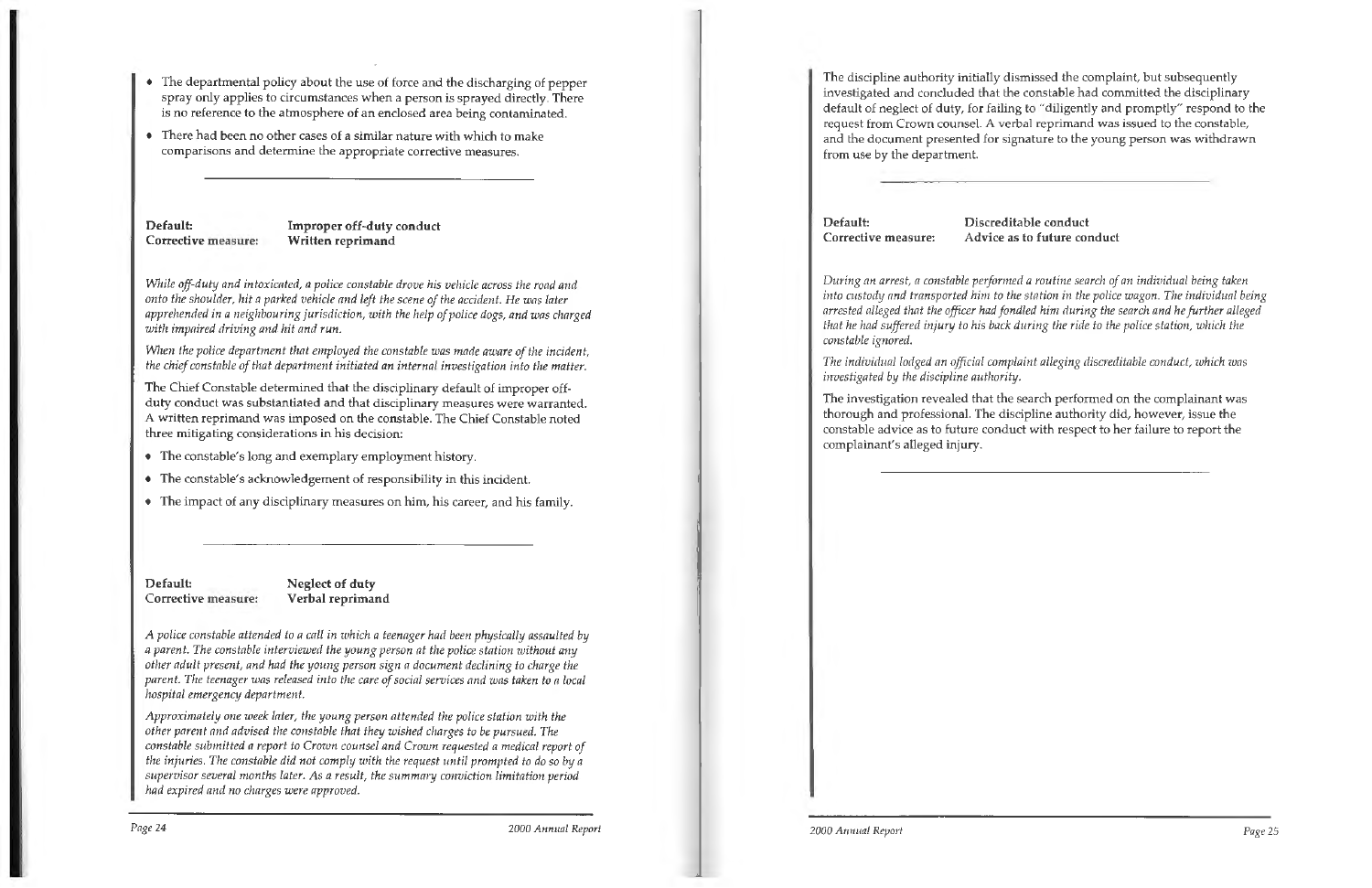## *Educational Opportunities for Police*

An integral part of the Police Complaint Commissioner's duties as set out in Section 50(2)(g) of the *Police Act* is to inform and advise discipline authorities and boards about the complaint process and the handling of complaints. As part of this educational mandate, the Commissioner assigned members of his staff to design, arrange, and host a number of training sessions for police officers and board members during the year. By the end of the year, more than 200 persons had attended OPCC-sponsored sessions.

#### **Internal Investigation and the Police Act,** 27 - **30 March 2000**

This four-day course was designed in concert with professional standards officers from the municipal police departments in British Columbia. The course was intended to provide internal investigators with information on the *Police Act,*  complaint investigations, mediation processes, relevant labour and criminal law, and other related information. Other police agencies were invited to attend the course. Officers from police internal investigation sections in Calgary and Winnipeg attended as well as representatives from the RCMP, tribal police, police unions, and other governmental organizations.

Topics included:

- An overview of the *Police Act.*
- Changes to the *Police Act* and changes in the complaint process.
- The role and powers of the Police Complaint Commissioner.
- Practice directives for informal resolution and mediation.
- A psychologist spoke on the subject of dealing with emotionally stressed individuals.
- A labour lawyer spoke about the differences between culpable and nonculpable conduct, the employer's "duty to accommodate," and the concept of "undue hardship."
- A criminal lawyer reviewed the relevant criminal law concerning police conduct and the investigation and collection of evidence.
- A forensic psychiatrist discussed several key psychological factors that are critical to understanding complainants and how they can best be served.
- An ethicist spoke about the ethical aspects of investigating complaints and the ethical basis of the complaint process. Several key ethical principles were defined and discussed as to how they could be implemented within policing itself and within the complaint/investigative process.

*Page* 26 *2000 Annual Report* 

An eminent police futures expert from the United States was the guest speaker for the final day of the course. His presentation included current issues in

American internal affairs and police discipline.

#### **Legal Seminar, 31 March 2000**

This one-day seminar was intended to provide senior police managers and police board members with information about the latest legal trends in police internal investigations and in police conduct. Guest speakers included the counsel for the Winnipeg police, two Ontario police superintendents, and a local lawyer who specializes in police discipline issues. Topics included:

Controversial issues in police internal affairs and discipline, mandatory disclosure requirements, proactive discipline tools, and early warning signs

 $\bullet$  Recent trends regarding legal regulation of the police, the modes of public

A case study of a recent Ontario police incident, including the background,

- and systems.
- accountability of the police, civil liability, and human rights.
- trial decision, and appeal.
- legal procedure involved in obtaining these.

A focus on recent developments concerning the law of privilege, disclosing sensitive police documents (intelligence documents, for example), and the

### *Police Act* **Course for Supervisors, 6** - *7* **June 2000**

This two-day course, conducted in Victoria, was designed to provide information on a number of issues of interest to police supervisors and police board members who might be involved in the processing of police complaints. Speakers included a professor of criminal justice from Ontario, a Victoria labour lawyer, a Victoria professor, and the Police Complaint Commissioner. The presentations covered:

*Police Act* procedures for dealing with public trust, internal discipline, and service and policy complaints, third-party complaints, procedural fairness, the roles and responsibilities of the different parties, police and oversight, and

Freedom of Information legislation as it relates to records originating from the OPCC, including disclosure, particularly disclosures to respondents and of

- dealing with citizen complaints.
- officer misconduct.
- how to apply it to the citizen complaint process.
- overview of the current cases in British Columbia.

Informal resolution, personal conflict styles, individual styles of informal resolution, the incentive for settling disputes early, common environmental barriers to resolving problems, the role of mediation within the *Police Act* and

The latest information about the OPCC public hearing process and an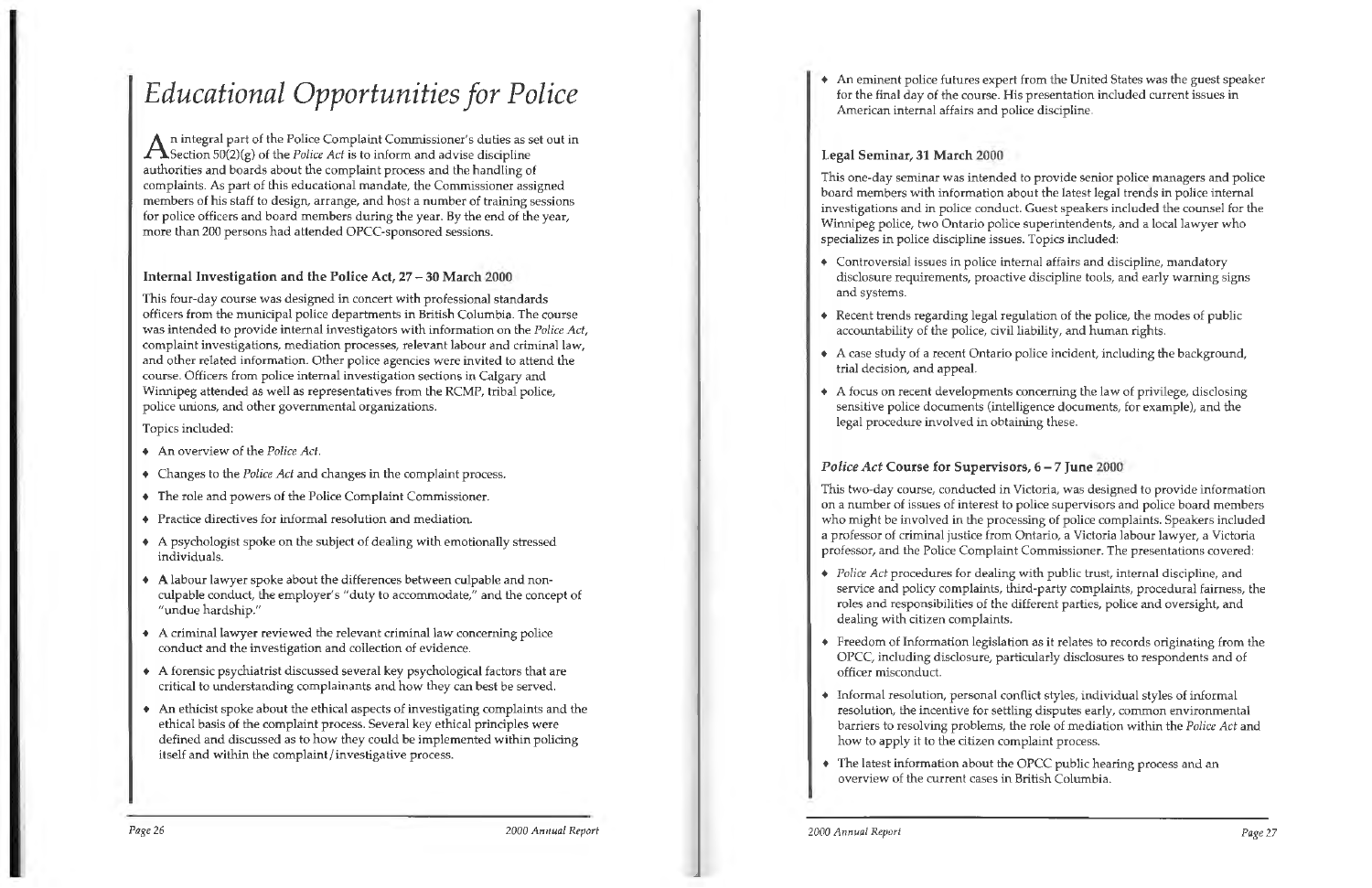- An update and overview of labour law, including the distinctions between culpable and nonculpable conduct, the duty to accommodate, undue hardship, processes for dealing with a problem employee, corrective measures and the documentation required, and employee privacy.
- Police subcultures, the positive and negative aspects, the powerful influence they have on officers, and the role that managers play in these subcultures. The effect that a police subculture has on the citizen complaint process and on the fair handling of complaints.

#### A Symposium for Supervisors - The *Police Act,* 22 November 2000

This one-day course was an abbreviated version of the supervisors' course conducted earlier in Victoria for Lower Mainland supervisors. Highlights included:

- A spokesperson from the Information and Privacy Commissioner's Office spoke about the *Freedom of Information and Privacy Act* as it related to police complaint procedures and process and disciplinary records.
- <sup>+</sup>-A labour lawyer spoke on applicable parts of labour law and how those applied to investigation of internal complaints, including:
	- The distinction between culpable and nonculpable conduct, as well as the procedures that should be used in dealing with both types of conduct.
	- The duty to accommodate, the types of accommodation expected of employers, and the concept of undue hardship.
	- The process for dealing with a problem employee and the considerations that must be made in culpable investigations.
	- Corrective measures and the documentation required.
	- Employee privacy issues, including medical exams, searches of personal belongings, surveillance, and e-mail.
	- The arbitration process.

#### **A Symposium on Current Issues in Police Internal Affairs, 23 November 2000**

The police futures expert who presented to the internal investigators' course in March 2000 gave this one-day seminar. He was invited back to give a similar presentation on current issues in U.S. police internal affairs and discipline to senior police managers and board members. He spoke about the importance and the interdependence of policies/ procedures, training, supervision, and discipline. He outlined some early warning signs and systems that could be implemented to bring officer misconduct to the attention of supervisors in its earliest stages, along with proactive disciplinary tools.

### **A Workshop for Internal Investigators and Union Agents-** *Labour Code*  **Jurisprudence and the Investigation of Internal Complaints, 24 November 2000**

The final course for the year was a one-day seminar specifically designed as an information session on labour law for union agents and internal investigators. A labour lawyer, who has also been regularly engaged by the OPCC for opinions on labour law issues, discussed *Labour Code* jurisprudence and investigation of internal complaints, including the standard of proof, documentation, reluctant witnesses, and interviewing the griever. Privacy and confidentiality issues relating to e-mail, employer property, employee property, drug/ alcohol testing, medical testing, and surveillance were also covered.

### **Justice Institute of British Columbia and other Organizations**

The Commissioner and some members of his staff are regularly requested to provide training seminars on the *Police Act* and complaint handling processes for courses conducted at the Justice Institute. The Commissioner and his staff have also provided training on the *Police Act* for municipal police departments and for the B.C. Federation of Police Officers.

The Commissioner has already begun to design further courses for police internal investigators and others in the police community for 2001.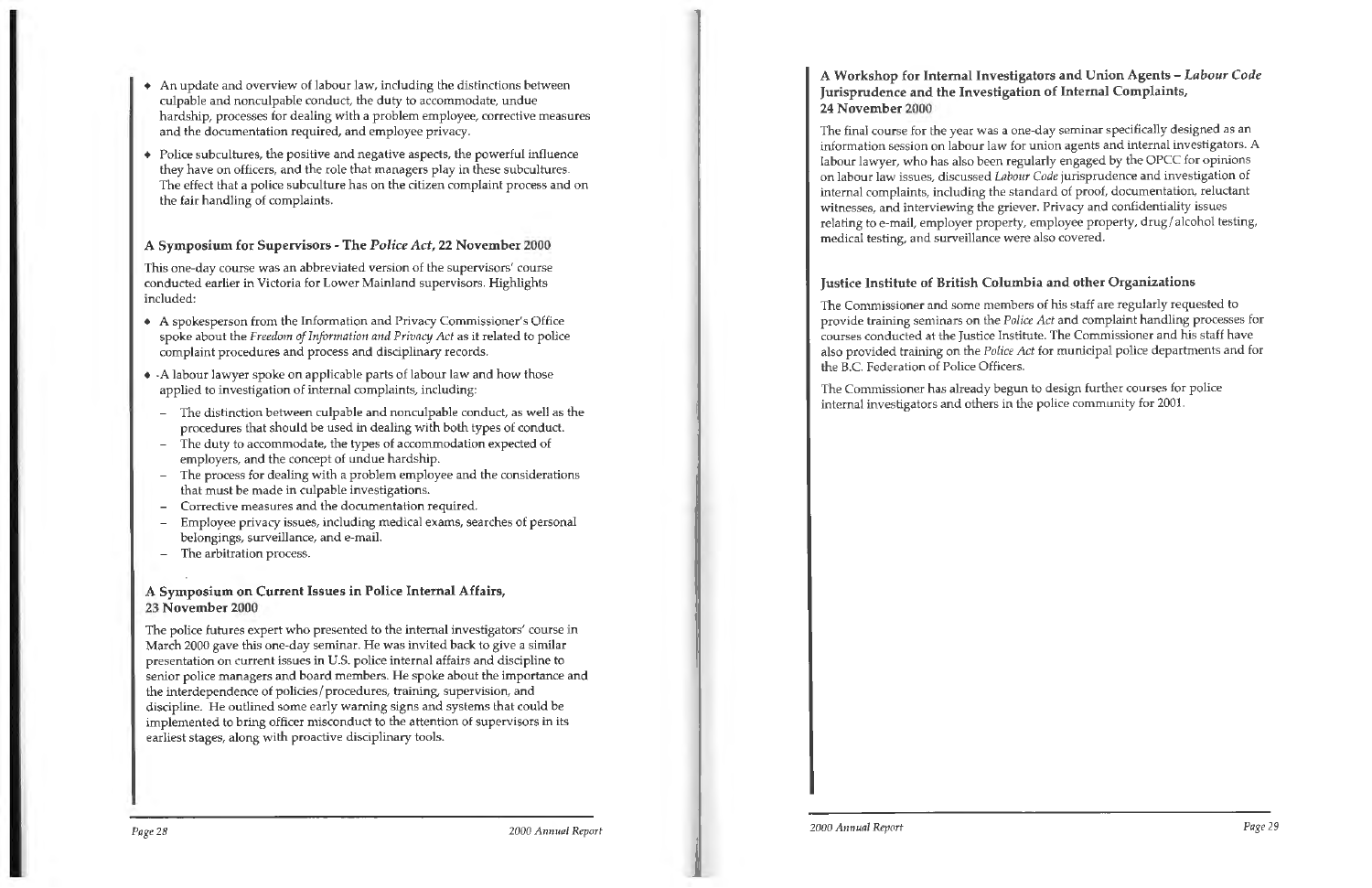## *Community Outreach*

 $A$ n integral part of the Police Complaint Commissioner's duties as set out in Section 50(2)(e) of the *Police Act* is to inform the public of the complaint procedures and the functions and duties of the Police Complaint Commissioner. As part of this educational mandate, the Commissioner has assigned members of his staff to design, develop, and implement a community outreach program for the Office of the Police Complaint Commissioner.

The B.C. Police Complaint Commissioner was elected President of CACOLE, the Canadian Association for Civilian Oversight of Law Enforcement, for a two year term commencing in 1999 and ending in 2001.

The goal of the Outreach program is to inform and educate the public about the complaint process and about the Office of the Police Complaint Commissioner.

> In June 2001, CACOLE will hold a joint conference with the International Association for Civilian Oversight of Law Enforcement (IACOLE) in Quebec City.

## *Canadian Association for Civilian Oversight of Law Enforcement*  **(CACOLE)**

In September 2000, CACOLE held its sixth annual conference in Winnipeg, Manitoba.

 $\bullet$  the fact that there is no single police culture, significant differences existing, for example, between the cultures relevant for uniformed beat police, detectives, and senior command, and between different jurisdictions;

### *CACOLE: President's Message (excerpted from Communique Feb 2001)*

If there a *police culture* that impairs the ability of the police to achieve the high standards of ethical conduct expected of them?

The Wood Royal Commission from New South Wales addressed the issue of police culture:

"In response to the demands of the job, police officers are seen to develop a set of values, norms, perspectives, and craft rules which mold their conduct and which are often unrelated to, and may even contradict, the formal written laws, regulations and guidelines regarding police practice.

The strong sense of loyalty and the code of silence among police has frustrated many inquiries into police misconduct, including those conducted by police services themselves.

Nevertheless, the tendency in some accounts to use the concept of police culture as a primary tool for understanding police misconduct is overly simplistic, having regard to:

- 
- 
- $\bullet$  the element of individual choice;

• the complexity of the relationship between cultural values and actions;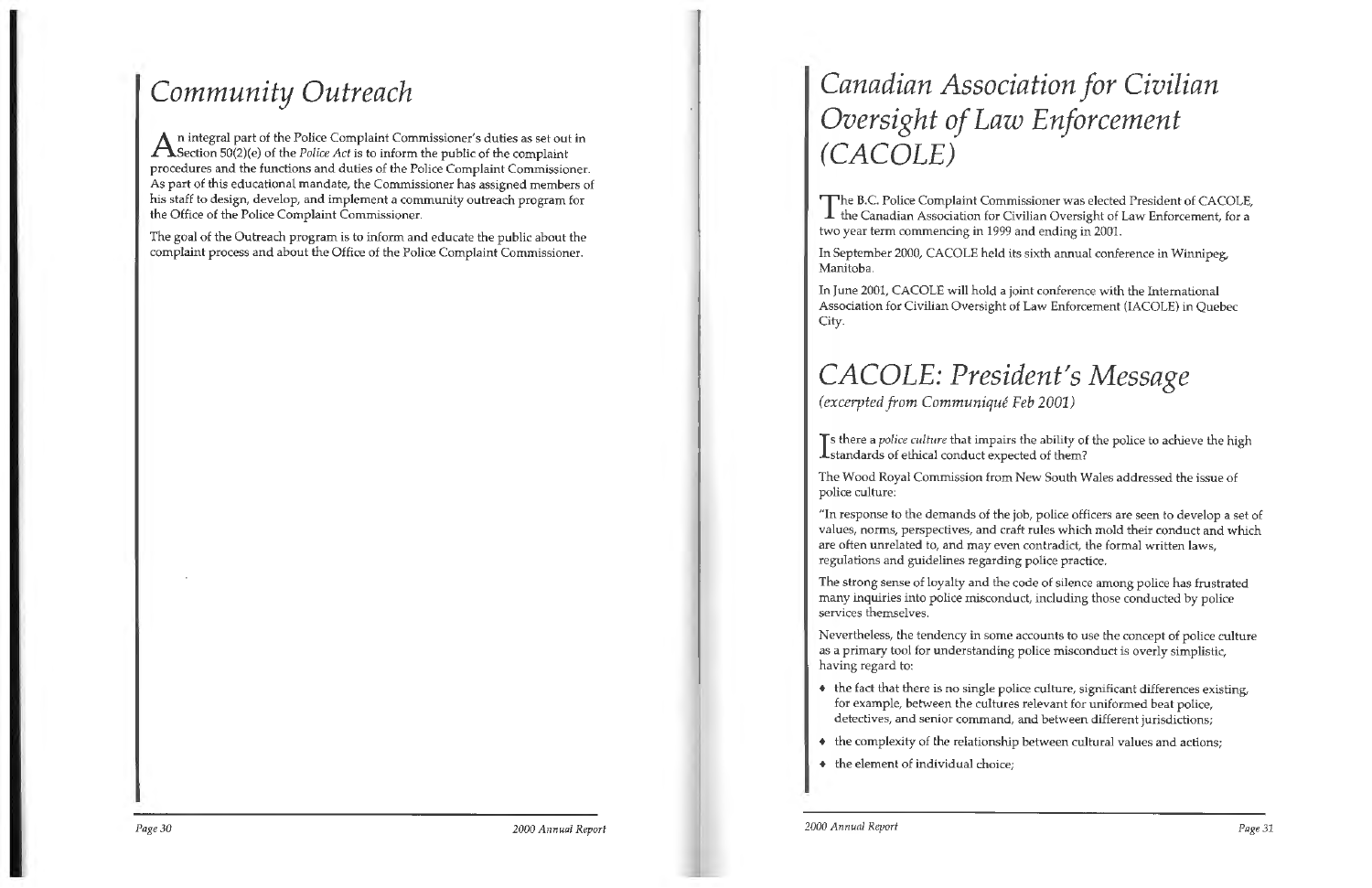- the role of the individual member as an active and creative participant of that culture, it being inappropriate to regard each officer as a passive agent unable to contribute to change;
- $\bullet$  the social, political, legal, and organizational context of policing in which the culture takes its place;
- $\bullet$  the possibility of cultural change as well as resistance to change; and
- $\bullet$  the fact that not every aspect of the culture is negative or supportive of misconduct."

The Wood Royal Commission, New South Wales, [Vol I] 1997, p 32.

"Police culture" is changing. What is needed? Mr. Justice Wood tells us what the police have said:

"The desire of police for recognition in respect of a job well done and of demonstrated integrity were well demonstrated in a survey conducted by the National Police Research Unit (NPRU) in 1996.<sup>4</sup> The responses revealed a clear need for:

- clarification of the rules about ethical behaviour, and practical guidance as to their application;
- training in ethics which is relevant to the day-to-day job;
- support for, and recognition of, ethical behaviour;
- the end to a double standard in which senior officers are seen to ignore their own unethical behaviour, and are likely to be treated differently if suspected of it; and
- strategies to prevent punishment or ostracism of officers who bring unethical behaviour to light. "

The Wood Royal Commission from New South Wales, [Vol. I] 1997.

An external force is changing that culture fi disclosure in criminal trials. In 1998, the case of R.. v. Scaduto [1999] O.J. 1906 was decided by the Ontario High Court. In response to an application for disclosure of internal files of certain Toronto Metro police officers by Clayton Ruby, counsel for Scaduto, Justice Dombrot ordered production of:

"all records of investigations into complaints of misconduct against any of the officers involved in this investigation; and as for the remaining material, Crown counsel should review it and, if any or all of it meets the test of relevance in Stinchcombe, and is not privileged, bearing in mind the spirit of

this judgment, then it also should be disclosed to the applicant as soon as practicable."

This case was amplified by R. *v. Altunamaz* [1999] O.J. 2262, *R. v. Fudge* 11999] O.J. 3121, and *Regina* (City) *Police Service v. McKay* (1999) 187 Sask. R. 294, *R. v. Ghorvei*  (2000) 29 C.R. 5th 102, Ont. C.A.

This was analyzed by Joanne Mulcalhy in a paper for the Police Association of Ontario's conference, Police Employment in Y2K, entitled, "Access *to* a Police Officer's Personnel File by the Defence in Criminal Proceedings" (February 29, 2000).

Disclosure of prior police misconduct is required in the United States: *Brady v. United States,* 83 S.Ct. 1194 (1963), *Giglio v. United States,* 405 U.S. 150 (1963), *United States v. Bagley,* 473 U.S. 667 (1995), *Kyles v. Whitely,* 115 S.Ct. 1555 (1995).

Disclosure of prior police misconduct is required in England: R. v. Edward [1991] 2 All E.R. 266 (CA.), *R.* v. *Maxime* Edwards (C.A.), *R.* v. *Cook* (1986) 84 Cr. App. R. 286 (CA.), R. *v. Clancy* [1997] Crim. L.R. 290 (C.A.), *R. v. Busby* (1981) 75 Cr. App. R. 79 (CA.).

The prior misconduct of police officers who are Crown witnesses in a criminal case can go to credibility and is therefore relevant information to the defense. It plainly includes some law enforcement personnel information. Determining the extent to which the police department or Crown counsel has an obligation to provide personnel and disciplinary information concerning officers who may testify is a complicated endeavour, not subject to simple generalizations.

The potential impact on policing is significant. It will directly affect how police do their jobs in the years to come.

The vast majority of police officers conduct themselves with the highest ethical standards. They do make integrity and ethics a part of their every day work. However, they must be vigilant of their colleagues who may stumble in the performance of their tasks. If that stumble is recognized, if officers come to assist fellow officers at that stage, serious misconduct can be avoided.

<sup>4</sup>NPRU, *Practical Ethics in the Police Service,* Ethics and Policing Study 3, Report Series No. 125.3, NPRU, 1996.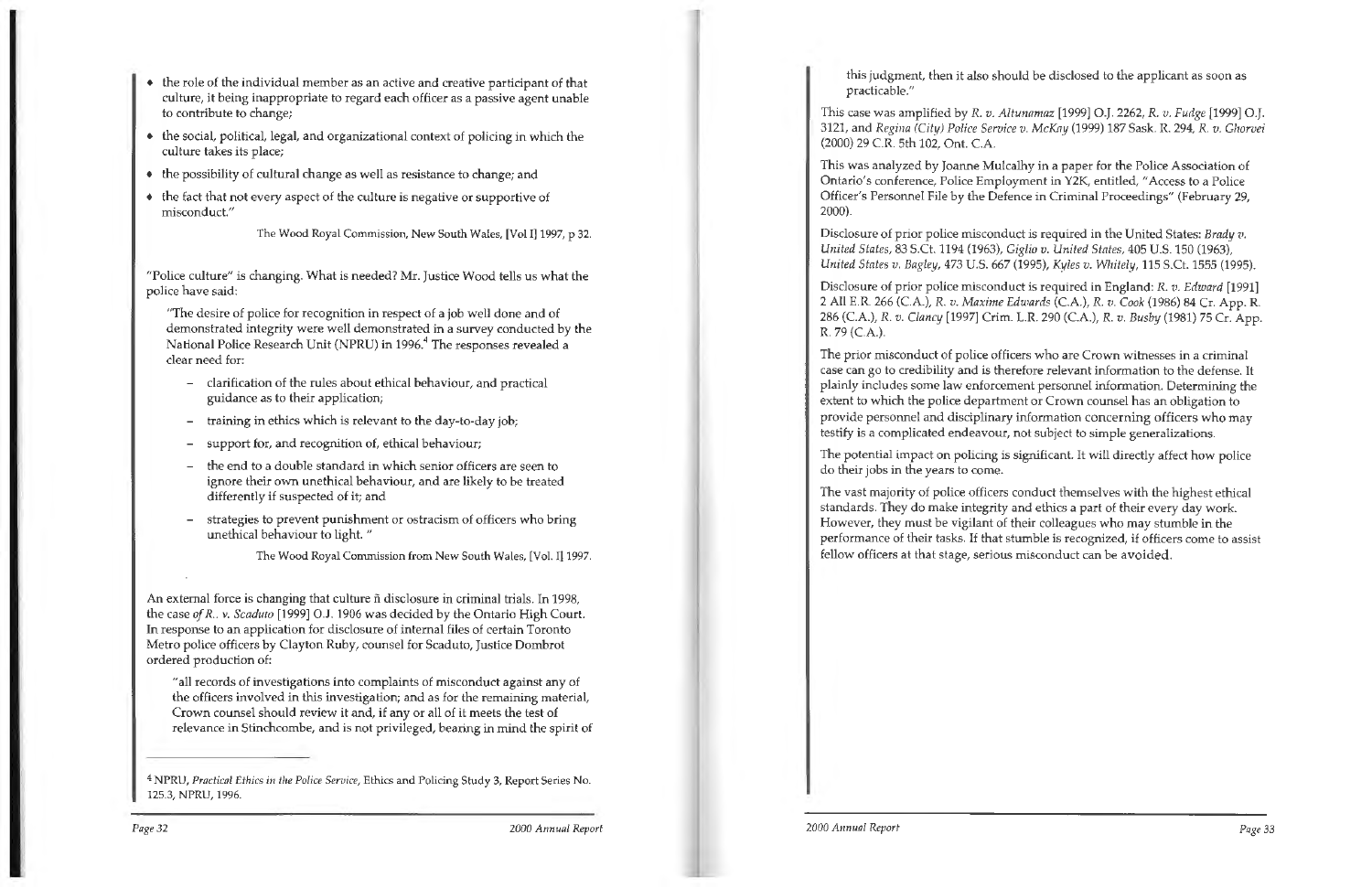## *Staff Reorganization*

The year 2000 saw significant staffing changes take place at the Office of the Police Complaint Commissioner.

A third investigator position was added to the staff. In 2000, we had two individuals fill this investigator position through seven-month secondment opportunities: Joanne Reid from the Ministry of Social Development and Economic Security and Cindy Bachman from the Human Rights Commission.

The position of Registrar was eliminated in the summer of 2000 to meet the need for an in-house Legal Counsel position. Dana Urban, Q.C., was seconded to the Office of the Police Complaint Commissioner from the Ministry of Attorney General in September 2000 to act as Commission Counsel.

A new office assistant position was created and staffed in February 2000 to support the public hearing process.

A co-op student was hired in summer 2000 through the cooperative law program at the University of Victoria. Asja Serdarevic provided legal research and ongoing assistance to this office from May to August 2000. It is the intention of the Police Complaint Commissioner to continue the practice of hiring law students from the University of Victoria.

## *Organization Chart*

## *Budget*

*Fiscal Year ending 31 March 2001* 

Number of staff

Salaries and benefits

Other operating expenditures



TOTAL

9 \$703,000.00 \$424,000.00 \$1.127.000 .00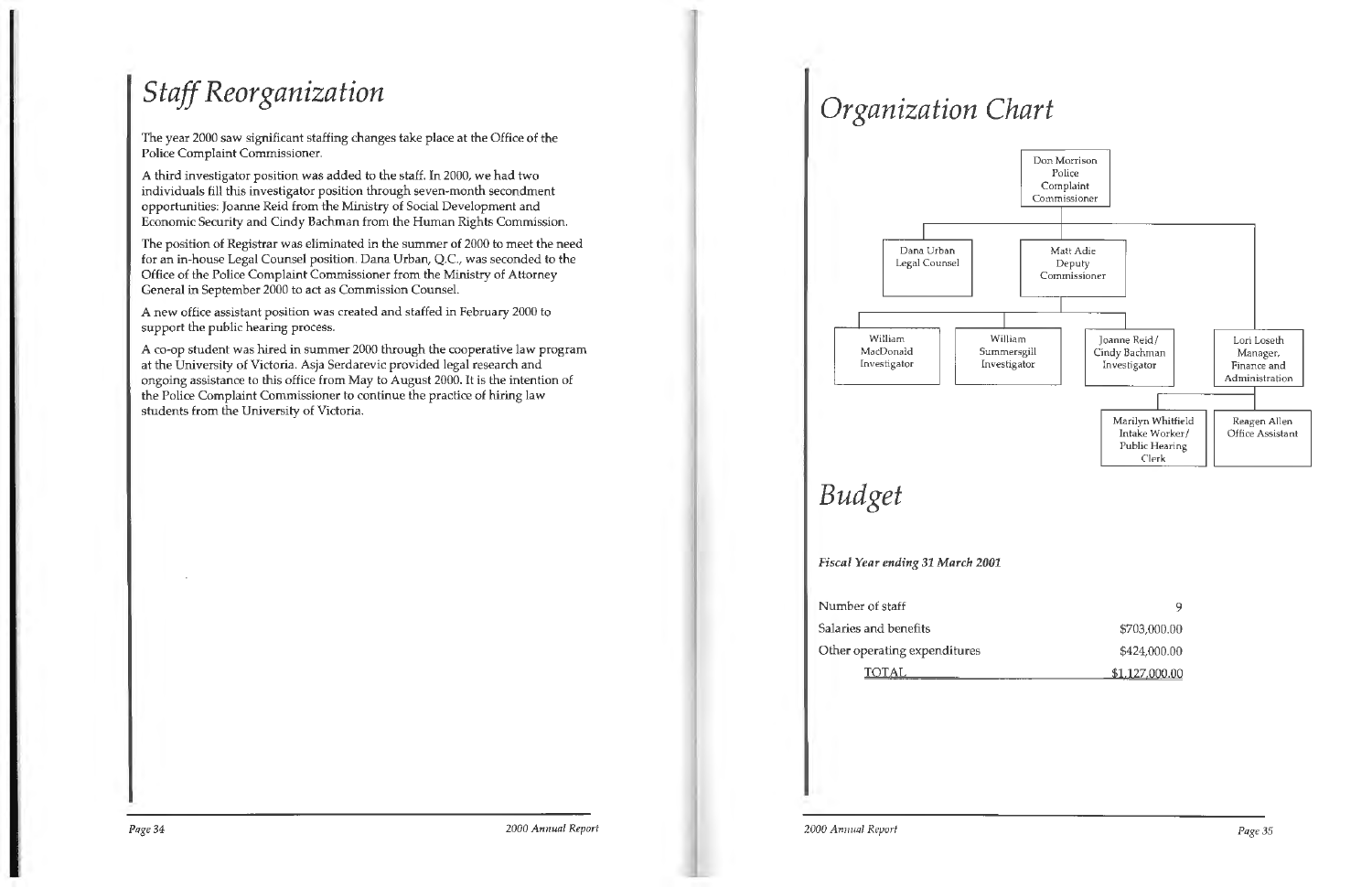## *Statistics for 2000*

\*\* Effective 1 December 1999, the Stl'atl'imx Tribal Police became a self administered police service in British Columbia. As a result, they are now subject to the provisions of Part 9 (Complaint Procedure) of the *Police Act* and fall under the mandate of the OPCC.

|                           |                | <b>COMPLAINTS RECEIVED</b> |                | <b>COMPLAINTS CONCLUDED</b> |              |                |  |
|---------------------------|----------------|----------------------------|----------------|-----------------------------|--------------|----------------|--|
|                           | 2000           | 1999                       | 1998*          | 2000                        | 1999         | 1998 *         |  |
| Abbotsford                | 12             | 34                         | 7              | 38                          | 13           | 13             |  |
| Central Saanich           | 5              | $1\,$                      | 3              | 3                           | $\mathbf{1}$ | $\bf{4}$       |  |
| Delta                     | 15             | 17                         | $\overline{4}$ | 16                          | 11           | 8              |  |
| Esquimalt                 | 21             | 12                         | $\overline{4}$ | 17                          | 12           | $\overline{4}$ |  |
| Nelson                    | 5              | 6                          | $\overline{4}$ | 6                           | 8            | $\overline{4}$ |  |
| New Westminster           | 15             | 24                         | 8              | 15                          | 21           | 10             |  |
| Oak Bay                   | 11             | $\overline{4}$             | $\theta$       | 5                           | 3            | 0              |  |
| Port Moody                | $\overline{4}$ | $\overline{2}$             | $\mathbf{1}$   | 3                           | 3            | 1              |  |
| Saanich                   | 36             | 31                         | 7              | 35                          | 18           | 8              |  |
| Stl'atl'imx Tribal Police | $\overline{2}$ | $***$                      | $**$           | $\theta$                    | $***$        | **             |  |
| Vancouver                 | 173            | 198                        | 84             | 202                         | 156          | 116            |  |
| Victoria                  | 73             | 87                         | 20             | 77                          | 53           | 23             |  |
| <b>West Vancouver</b>     | 27             | 13                         | 6              | 22                          | 15           | 11             |  |
| <b>TOTAL</b>              | 399            | 429                        | 148            | 439                         | 314          | 202            |  |

\* The OPCC came into existence 1 July 1998. Figures for 1998 represent complaints closed 1 July to 31 December 1998 only.

*Page* 36 *2000 Annual Report* 

SD Summarily dismissed. The discipline authority can dismiss complaints for 3 reasons: there is no evidence that further investigation would reveal evidence of a disciplinary default; the incident occurred more than 12 months ago; or the

#### **DISPOSITION OF CONCLUDED FILES**

| Department                   | Α              | W                       | IR             | SD             | $_{NS}$        | RC             | PHNP           | SUB            | <b>RES</b>     | <b>DISC</b>    | Total    |
|------------------------------|----------------|-------------------------|----------------|----------------|----------------|----------------|----------------|----------------|----------------|----------------|----------|
| Abbotsford                   | $\mathbf{1}$   | $\overline{2}$          | $\overline{2}$ | 4              | 5              | 3              | 13             | $\overline{2}$ | 0              | 6              | 38       |
| Central Saanich              | $\theta$       | 1                       | $\overline{0}$ | $\overline{2}$ | 0              | $\theta$       | $\theta$       | 0              | 0              | $\theta$       | 3        |
| Delta                        | 0              | $\mathbf 1$             | $\theta$       | 4              | 6              | $\theta$       | $\theta$       | 1              | $\theta$       | $\overline{4}$ | 16       |
| Esquimalt                    | 0              | $\Omega$                | 1              | 7              | $\Omega$       | 1              | 0              | 0              | 0              | 8              | 17       |
| Nelson<br>$\theta$           |                | $\theta$                | $\theta$       | $\mathbf{1}$   | $\theta$       | $\theta$       | $\theta$       | 0              | $\overline{2}$ | 3              | 6        |
| New Westminster              | $\mathbf{1}$   | 0                       | $\mathbf{1}$   | 5              | $\mathbf 1$    | 4              | $\theta$       | $\mathbf{1}$   | $\Omega$       | $\overline{2}$ | 15       |
| Oak Bay                      | $\theta$       | $\theta$                | $\theta$       | 2              | $\overline{2}$ | $\overline{0}$ | $\theta$       | $\Omega$       | $\theta$       | 1              | 5        |
| Port Moody                   | $\theta$       | $\Omega$                | $\Omega$       | 3              | 0              | $\theta$       | 0              | $\theta$       | $\theta$       | 0              | 3        |
| Saanich                      | $\overline{2}$ | $\overline{\mathbf{4}}$ | 3              | 11             | 9              | $\theta$       | $\theta$       | 1              | $\theta$       | 5              | 35       |
| Stl'atl'imx Tribal<br>Police | $\overline{0}$ | $\theta$                | $\overline{0}$ | $\theta$       | $\theta$       | $\theta$       | $\theta$       | $\Omega$       | 0              | $\theta$       | $\bf{0}$ |
| Vancouver                    | 3              | 6                       | 25             | 71             | 36             | 32             | 16             | 3              | $\theta$       | 10             | 202      |
| Victoria                     | 1              | 3                       | 28             | 25             | 15             | $\mathbf{1}$   | $\overline{0}$ | $\Omega$       | 0              | 4              | 77       |
| West Vancouver               | $\mathbf 1$    | 0                       | $\overline{4}$ | 10             | 3              | $\mathbf{1}$   | $\theta$       | $\Omega$       | 0              | 3              | 22       |
| Total dispositions           | 9              | 17                      | 64             | 145            | 77             | 42             | 29             | 8              | $\overline{2}$ | 46             | 439      |
| Percentage of total          | $2\%$          | 4%                      | 15%            | 33%            | $18\%$         | $10\%$         | 7%             | $2\%$          | $0\%$          | $10\%$         | 100%     |

RC Reviewed and closed. For service and policy complaints and for non-lodged complaints. Upon receipt of the final response from the police board or the police department, the OPCC reviews the file and closes it.

- A Abandoned.
- W Withdrawn.
- IR Informally resolved.
- NS Not substantiated.
- complaint is frivolous and vexatious.
- 
- to participate (the non-participants).
- or corrective measures.
- RES Resignation/ retirement of officer.
- DISC Disciplinary or corrective measures imposed.

PHNP Public hearing non-participant. Files where there were multiple complaints about one incident, a public hearing was ordered, but not all complainants chose

SUB Substantiated. The complaint was substantiated, but did not warrant disciplinary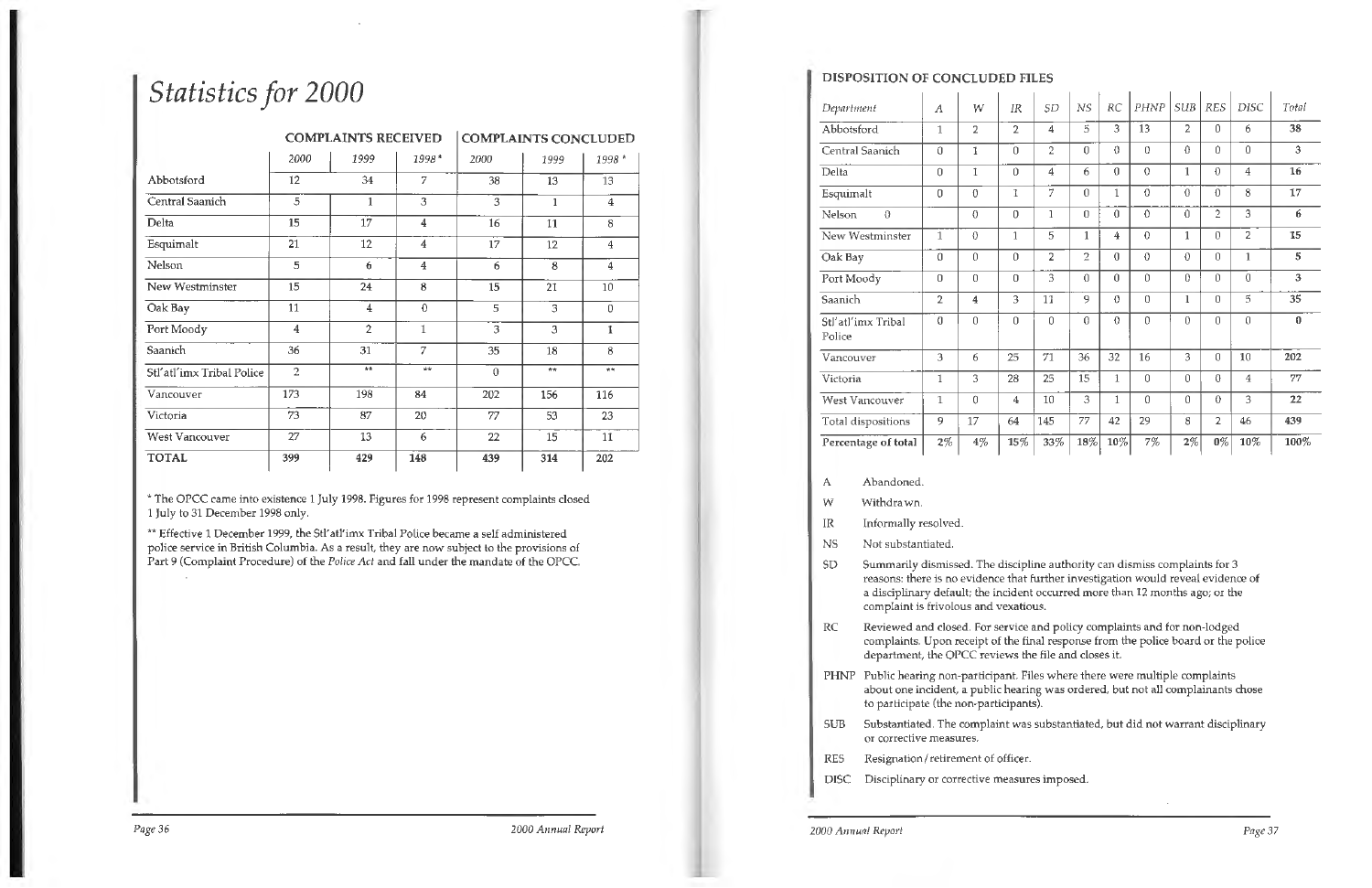#### **TOT AL DISCIPLINARY OR CORRECTIVE MEASURES**

Forty-six files were concluded in which disciplinary or corrective measures were imposed, but 57 disciplinary or corrective measures were imposed. This difference reflects files where an officer received more than one disciplinary or corrective measure for the same incident; where more than one officer was involved and each officer received a disciplinary or corrective measure; or multiple complaint files concerning one incident, in which case each disciplinary or corrective measure imposed would only be counted once.

 $\star$ Advice as to future conduct is not a disciplinary measure under Section 19 of the Code of Professional Conduct Regulation 205/98 of the *Police Act.* However, the Commissioner views it as a corrective measure for the following reasons: a chief constable has found that the circumstances of a complaint warrant action be taken to correct the behaviour of the subject officer; a senior officer gives the subject officer advice as to future conduct; and the discipline authority records the complaint and the advice in the subject officer's personnel record. However, the advice is not recorded in the subject officer's Record of Discipline because it is not disciplinary action as defined in the Code.

|                                |                | 2000  |                | 1999  | 1998 ***<br>3 |       |
|--------------------------------|----------------|-------|----------------|-------|---------------|-------|
| Corrective measure             |                | $57*$ |                | 44    |               |       |
| Advice as to future conduct ** | 14             | 25%   | 17             | 39%   | $\theta$      | 0%    |
| Verbal reprimand               | 12             | 21%   | 8              | 18%   | 1             | 33%   |
| Written reprimand              | 11             | 19%   | 12             | 27%   | 1             | 33%   |
| Training                       | 3              | 5%    | 0              | $0\%$ | 1             | 33%   |
| Counseling                     | 3              | 5%    | 0              | $0\%$ | $\theta$      | $0\%$ |
| Apology ordered                | $\overline{c}$ | 4%    | $\Omega$       | 0%    | $\Omega$      | $0\%$ |
| Reassignment                   | 3              | 5%    | $\Omega$       | $0\%$ | $\Omega$      | $0\%$ |
| Reduction in rank              | $\overline{2}$ | 4%    | $\overline{2}$ | 5%    | $\theta$      | $0\%$ |
| Suspension (from 1-5 days)     | 7              | 12%   | 4              | $9\%$ | 0             | 0%    |
| Dismissal                      | 0              | $0\%$ | 1              | $2\%$ | $\theta$      | $0\%$ |

The OPCC came into existence 1 July 1998. Figures for 1998 represent complaints closed 1 July to 31 December 1998 only.

*Page38* 2000 *Annual Report* 

## *Mediators*

Section 54.1(5) of the *Police Act* states that

- 
- 

"The discipline authority may, for the purposes of informally resolving a complaint under this section, do one or both of the following:

(a) use any one or more means of alternate dispute resolution;

(b) enlist the assistance of a neutral and independent person as mediator."

Section 54.1(8) of the *Police Act* requires the Police Complaint Commissioner to make available a list of neutral dispute resolution service providers and agencies to help complainants with the informal resolution process, and the person with whom a public trust complaint is lodged must provide that list to the complainant when the complaint is lodged.

Section 54.1(11) of the Act states:

"The complainant or respondent may ask the police complaint commissioner to appoint a mediator, if one has not already been enlisted under subsection (S)(b), and the police complaint commissioner may appoint a mediator if the police complaint commissioner considers it appropriate."

A list of neutral dispute resolution providers and mediators is available from the Office of the Police Complaint Commissioner.